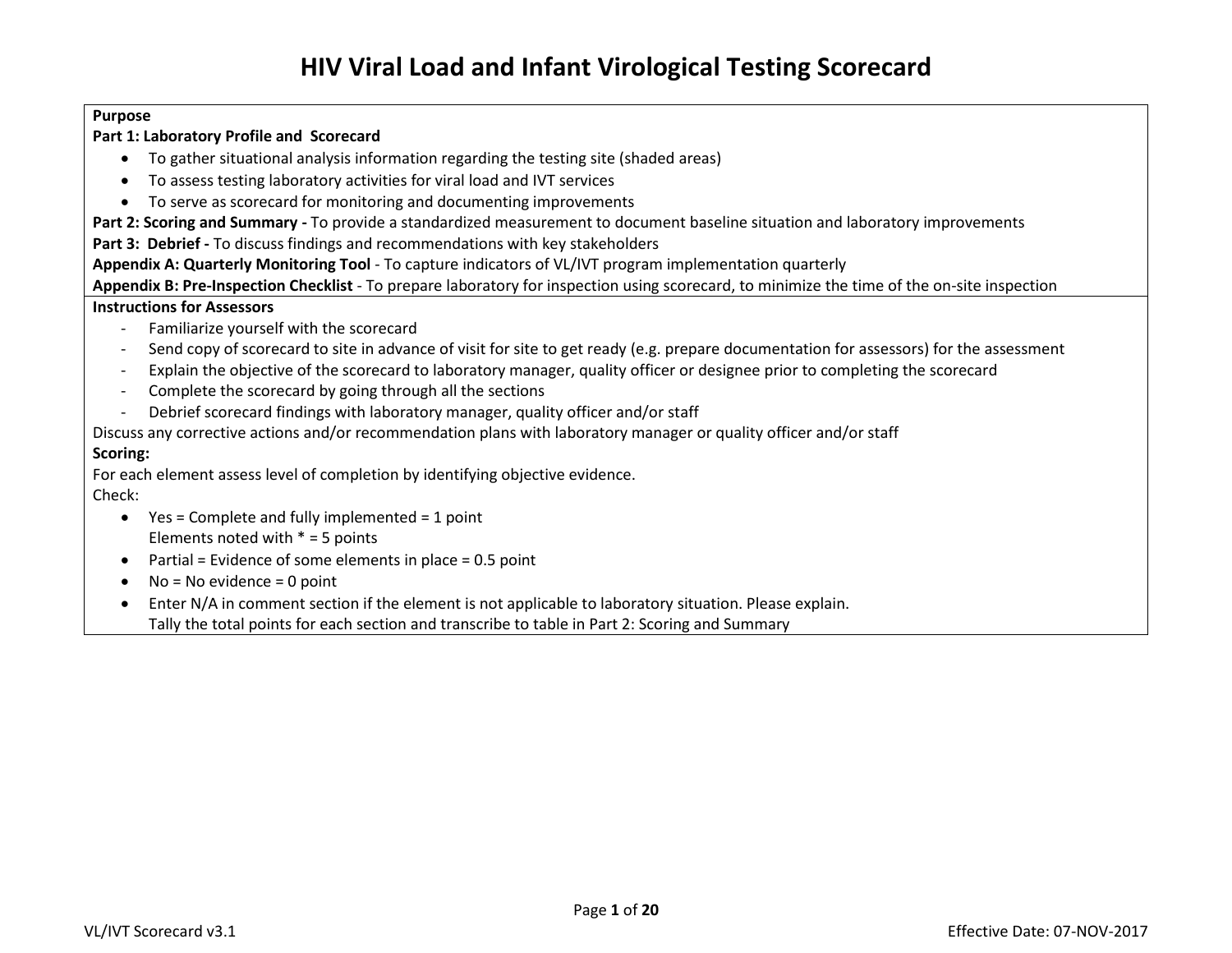## PART 1 LABORATORY PROFILE AND SCORECARD

| Country          |                                    | District/Province/Region |                                       |
|------------------|------------------------------------|--------------------------|---------------------------------------|
| Laboratory Name  |                                    | City/Town                |                                       |
| Affiliation      | Government<br>П                    | Level                    | $\Box$ National Reference Laboratory  |
|                  | $\Box$ Private                     |                          | $\Box$ Regional/Provincial Laboratory |
|                  | $\Box$ Faith-based organization    |                          | $\Box$ District Laboratory            |
|                  | $\Box$ Non-government organization |                          | $\Box$ Other (Please specify):        |
|                  | $\Box$ Other (Please specify):     |                          |                                       |
| Date DD/MM/YYYY  |                                    | <b>Start Time</b>        |                                       |
| Assessor Name #1 |                                    | <b>End Time</b>          |                                       |
|                  |                                    |                          |                                       |
| Assessor Name #2 |                                    | First assessment?        | If no:                                |
|                  |                                    | Yes $\Box$ No $\Box$     | Date of Last Assessment               |

|                                                             | <b>PRE-TESTING PHASE</b>                                         |            |                              |           |                 |                               |                                                                                             |          |  |
|-------------------------------------------------------------|------------------------------------------------------------------|------------|------------------------------|-----------|-----------------|-------------------------------|---------------------------------------------------------------------------------------------|----------|--|
|                                                             | 1.0 Personnel                                                    |            |                              |           |                 |                               |                                                                                             |          |  |
|                                                             | <b>Total Number</b>                                              |            | Number performing VL testing |           |                 | Number performing IVT testing |                                                                                             |          |  |
|                                                             | Laboratory Technologist                                          |            |                              |           |                 |                               |                                                                                             |          |  |
|                                                             | Laboratory Technician                                            |            |                              |           |                 |                               |                                                                                             |          |  |
|                                                             | Laboratory Assistant                                             |            |                              |           |                 |                               |                                                                                             |          |  |
|                                                             | Laboratory Clerk                                                 |            |                              |           |                 |                               |                                                                                             |          |  |
|                                                             | Others, please specify                                           |            |                              |           |                 |                               |                                                                                             |          |  |
|                                                             | What is the average retention time for VL/IVT testing personnel? |            |                              |           |                 |                               | $\Box$ <6 months<br>$\Box$ 6 months - 1 year<br>$\Box$ >1 year - 2 years<br>$\Box$ >2 years |          |  |
| Comments:                                                   |                                                                  |            |                              |           |                 |                               |                                                                                             |          |  |
| 1.0                                                         | <b>PERSONNEL</b>                                                 | <b>YES</b> | <b>PARTIAL</b>               | <b>NO</b> | <b>COMMENTS</b> |                               |                                                                                             | SCORE/11 |  |
| 1.1                                                         | Is the Viral Load (VL)/Infant Virological Testing (IVT) training |            |                              |           |                 |                               |                                                                                             |          |  |
|                                                             | program based on national policy?                                |            |                              |           |                 |                               |                                                                                             |          |  |
| 1.2<br>Have all laboratory personnel received comprehensive |                                                                  |            |                              |           |                 |                               |                                                                                             |          |  |
|                                                             | training on VL/IVT testing using approved Standard               |            |                              |           |                 |                               |                                                                                             |          |  |
|                                                             | <b>Operating Procedures (SOPs)?</b>                              |            |                              |           |                 |                               |                                                                                             |          |  |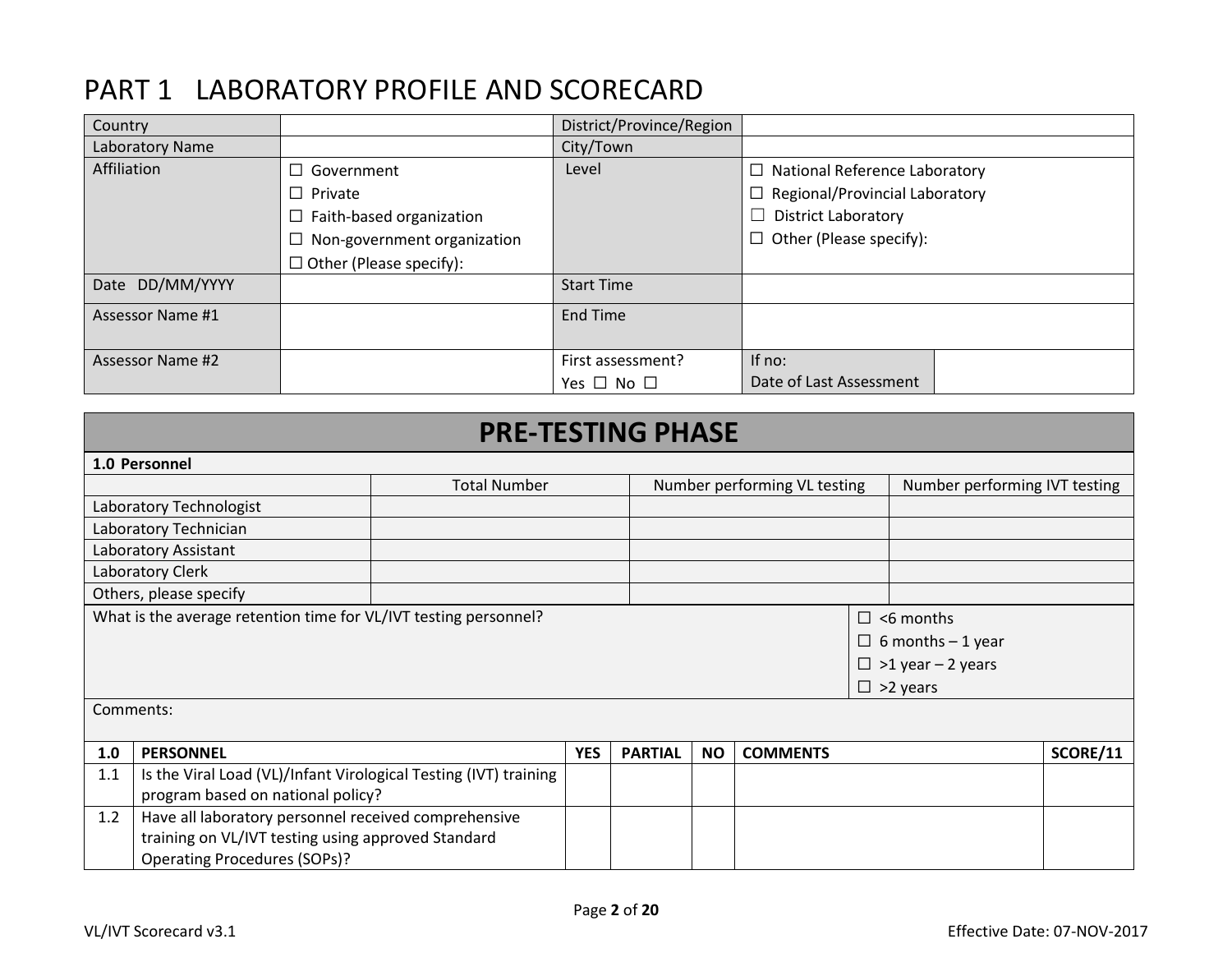| 1.0  | <b>PERSONNEL</b>                                         | <b>YES</b> | <b>PARTIAL</b> | <b>NO</b> | <b>COMMENTS</b>                   | SCORE/11 |
|------|----------------------------------------------------------|------------|----------------|-----------|-----------------------------------|----------|
| 1.3  | Are laboratory personnel trained on using standardized   |            |                |           |                                   |          |
|      | VL/IVT testing registers/log book/LIMS?                  |            |                |           |                                   |          |
| 1.4  | Are laboratory personnel trained on sample management    |            |                |           |                                   |          |
|      | from collection to disposal?                             |            |                |           |                                   |          |
| 1.5  | Are laboratory personnel trained on routine preventive   |            |                |           |                                   |          |
|      | equipment maintenance?                                   |            |                |           |                                   |          |
| 1.6  | Are laboratory personnel trained on the quality control  |            |                |           |                                   |          |
|      | process?                                                 |            |                |           |                                   |          |
| 1.7  | Are laboratory personnel trained on safety and waste     |            |                |           |                                   |          |
|      | management procedures and practices?                     |            |                |           |                                   |          |
| 1.8  | Are only trained/competent laboratory personnel allowed  |            |                |           |                                   |          |
|      | to perform VL/IVT testing?                               |            |                |           |                                   |          |
| 1.9  | Are approved/signed records of all trainings for all     |            |                |           |                                   |          |
|      | laboratory personnel kept on file?                       |            |                |           |                                   |          |
| 1.10 | Do records indicate all laboratory personnel were deemed |            |                |           |                                   |          |
|      | competent before independently testing client VL/IVT     |            |                |           |                                   |          |
|      | samples?                                                 |            |                |           |                                   |          |
| 1.11 | Have all VL/IVT testing personnel received refresher     |            |                |           | Please specify refresher training |          |
|      | training, according to the approved training program?    |            |                |           | frequency:                        |          |
|      |                                                          |            |                |           |                                   |          |
| 1.0  | <b>PERSONNEL</b>                                         |            |                |           | total:                            |          |

| 2.0 | PHYSICAL FACILITY / ENVIRONMENT                                                                                 | <b>YES</b> | <b>PARTIAL</b> | <b>NO</b> | <b>COMMENTS</b> | SCORE/14 |
|-----|-----------------------------------------------------------------------------------------------------------------|------------|----------------|-----------|-----------------|----------|
| 2.1 | Is there a designated area exclusively for VL/IVT testing?                                                      |            |                |           |                 |          |
| 2.2 | Does testing area meet manufacturer's requirements for<br>equipment installation?                               |            |                |           |                 |          |
| 2.3 | Is the VL/IVT testing area clean, and organized?                                                                |            |                |           |                 |          |
| 2.4 | Are reagents/supplies kept in a temperature controlled<br>environment according to manufacturer's instructions? |            |                |           |                 |          |
| 2.5 | Are SOPs in place and followed for temperature<br>monitoring?                                                   |            |                |           |                 |          |
| 2.6 | Are acceptable temperature ranges defined for<br>temperature dependent equipment?                               |            |                |           |                 |          |
| 2.7 | Are temperatures recorded daily for?<br>Freezers<br>Refrigerators<br>Room temperature                           |            |                |           |                 |          |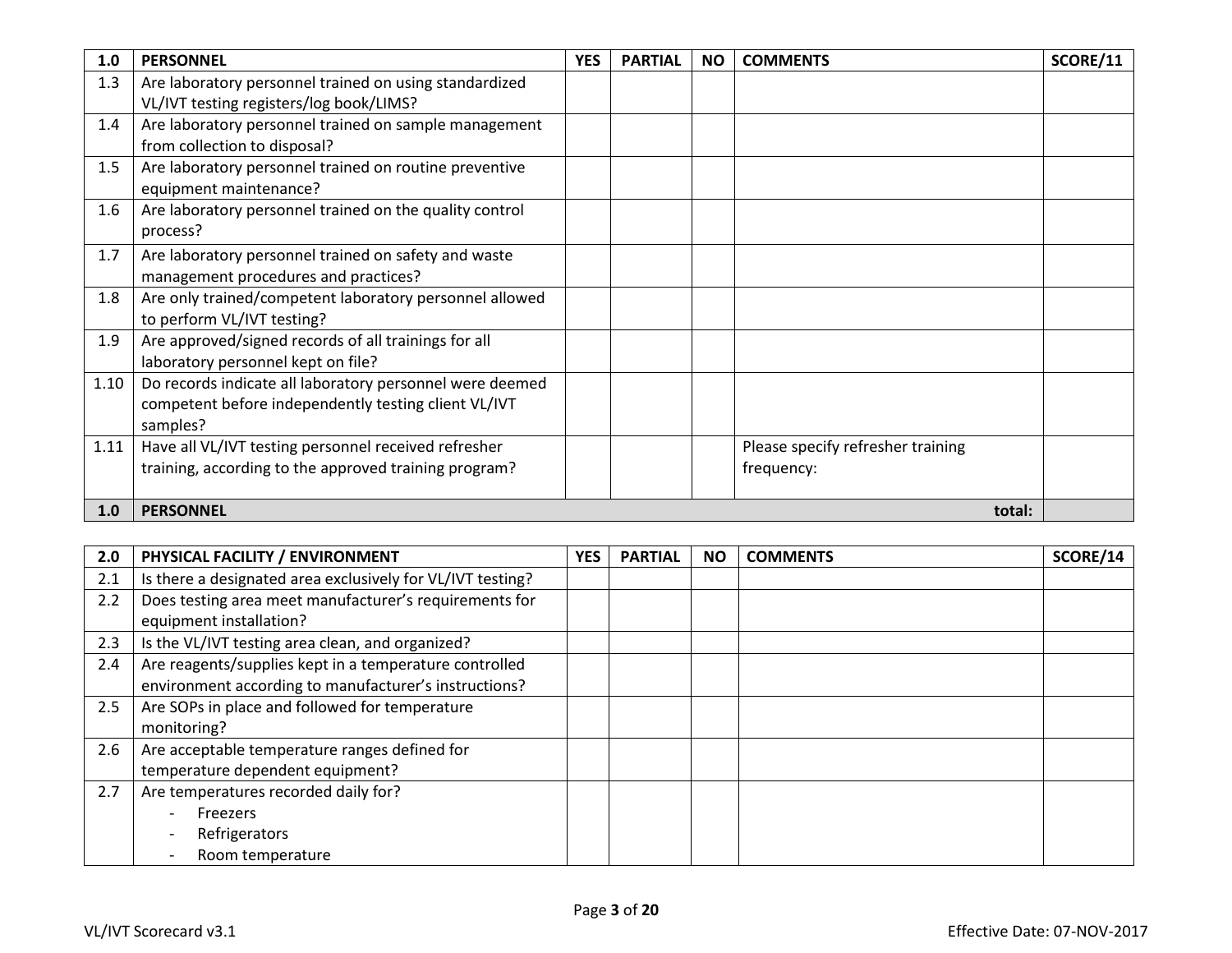| 2.0  | PHYSICAL FACILITY / ENVIRONMENT                         | <b>YES</b> | <b>PARTIAL</b> | <b>NO</b> | <b>COMMENTS</b> | SCORE/14 |
|------|---------------------------------------------------------|------------|----------------|-----------|-----------------|----------|
| 2.8  | Is there documentation of corrective action taken in    |            |                |           |                 |          |
|      | response to out of range temperatures?                  |            |                |           |                 |          |
| 2.9  | Are UPS in place for testing equipment?                 |            |                |           |                 |          |
| 2.10 | Is there a functional back-up generator?                |            |                |           |                 |          |
| 2.11 | Is there secure cold chain storage space?               |            |                |           |                 |          |
| 2.12 | Is there secure backup cold chain storage space?        |            |                |           |                 |          |
| 2.13 | Is there secure storage space for consumables?          |            |                |           |                 |          |
| 2.14 | Are SOPs for cleaning work areas in place and followed? |            |                |           |                 |          |
| 2.0  | <b>PHYSICAL FACILITY</b>                                |            |                |           | total:          |          |

| 3.0  | <b>SAFETY / WASTE MANAGEMENT</b>                            | <b>YES</b> | <b>PARTIAL</b> | <b>NO</b> | <b>COMMENTS</b> | SCORE/12 |
|------|-------------------------------------------------------------|------------|----------------|-----------|-----------------|----------|
| 3.1  | Are SOPs in place and followed for personnel safety         |            |                |           |                 |          |
|      | practices?                                                  |            |                |           |                 |          |
| 3.2  | Are SOPs in place and followed for disposal of infectious   |            |                |           |                 |          |
|      | and non-infectious waste?                                   |            |                |           |                 |          |
| 3.3  | Are SOPs in place and followed to manage biohazardous       |            |                |           |                 |          |
|      | spills, e.g. blood?                                         |            |                |           |                 |          |
| 3.4  | Are SOPs in place and followed to address accidental        |            |                |           |                 |          |
|      | exposure to potentially infectious body fluids through      |            |                |           |                 |          |
|      | needle-stick injury, splash or other sharps injury?         |            |                |           |                 |          |
| 3.5  | Is personnel protective equipment (PPE) always available to |            |                |           |                 |          |
|      | the VL/IVT testing personnel?                               |            |                |           |                 |          |
| 3.6  | Do all laboratory personnel properly use PPE throughout     |            |                |           |                 |          |
|      | the VL/IVT testing process?                                 |            |                |           |                 |          |
| 3.7  | Are clean water and soap available for hand washing?        |            |                |           |                 |          |
| 3.8  | Are eye wash and/or safety shower facilities readily        |            |                |           |                 |          |
|      | accessible to laboratory personnel?                         |            |                |           |                 |          |
| 3.9  | Is an appropriate disinfectant available to clean the work  |            |                |           |                 |          |
|      | area and equipment?                                         |            |                |           |                 |          |
| 3.10 | Are sharps, infectious and non-infectious waste handled     |            |                |           |                 |          |
|      | properly?                                                   |            |                |           |                 |          |
| 3.11 | Are SOPs in place and followed for proper handling of       |            |                |           |                 |          |
|      | chemical waste?                                             |            |                |           |                 |          |
| 3.12 | Are containers for infectious and non-infectious waste      |            |                |           |                 |          |
|      | emptied regularly in accordance with SOPs?                  |            |                |           |                 |          |
| 3.0  | <b>SAFETY / WASTE MANAGEMENT</b>                            |            |                |           | total:          |          |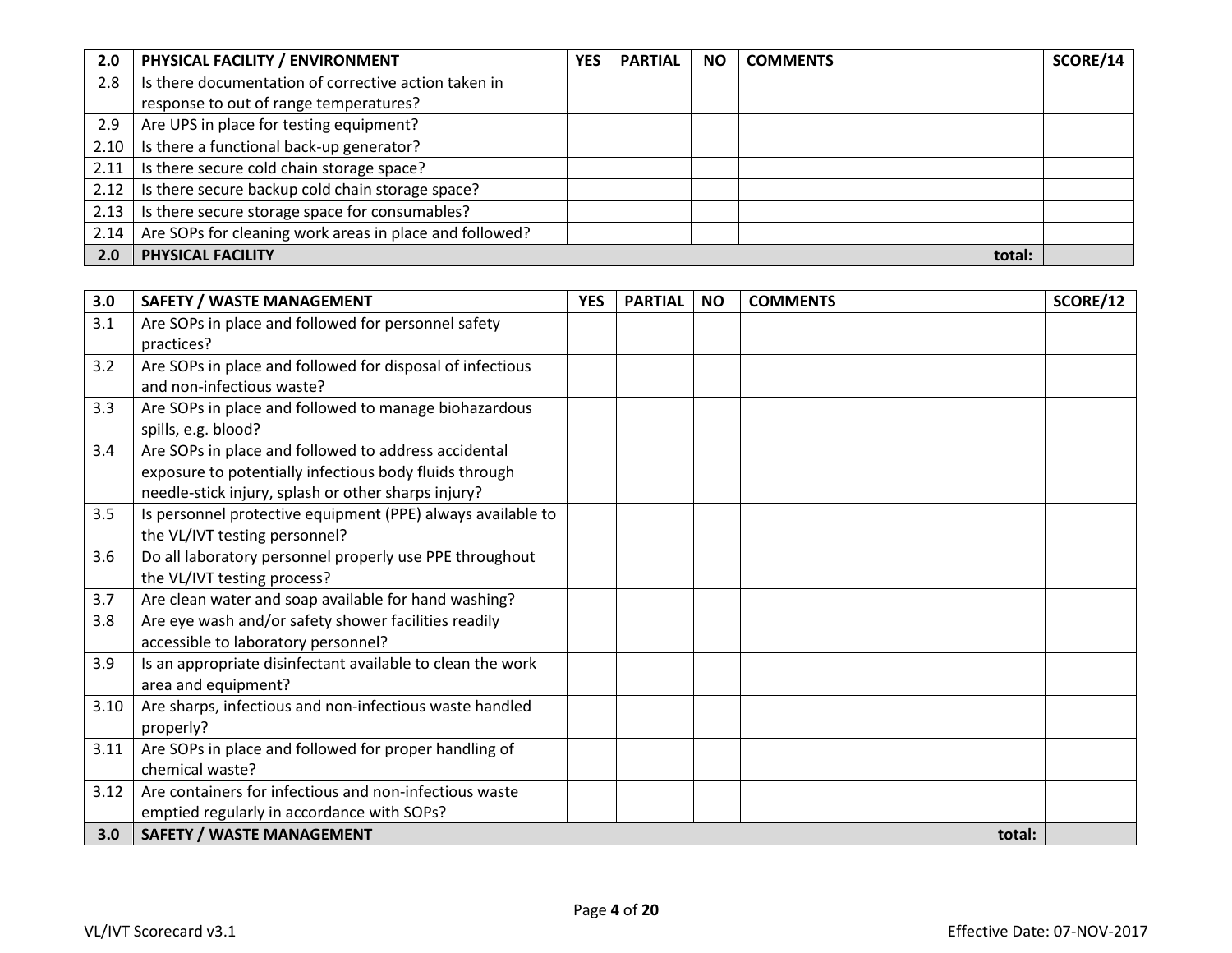| 4.0       | <b>PROCUREMENT AND INVENTORY</b>                                                |                                  |            |                |           |                       |         |  |
|-----------|---------------------------------------------------------------------------------|----------------------------------|------------|----------------|-----------|-----------------------|---------|--|
|           | Who decides/quantifies lab reagents/supplies to be                              | $\Box$ Laboratory                |            |                |           |                       |         |  |
| procured? |                                                                                 | $\Box$ Pharmacy                  |            |                |           |                       |         |  |
|           |                                                                                 | $\Box$ Other, specify            |            |                |           |                       |         |  |
|           | What is the quantification based on?                                            | $\Box$ Inventory record          |            |                |           |                       |         |  |
|           |                                                                                 | $\Box$ Past consumption estimate |            |                |           | $\Box$ Don't know     |         |  |
|           |                                                                                 | $\Box$ Available budget          |            |                |           | $\Box$ Other, specify |         |  |
|           | How often are reagents/supplies for VL/IVT                                      |                                  |            |                |           |                       |         |  |
| ordered?  |                                                                                 |                                  |            |                |           |                       |         |  |
|           | Comments:                                                                       |                                  |            |                |           |                       |         |  |
| 4.0       | <b>PROCUREMENT AND INVENTORY</b>                                                |                                  | <b>YES</b> | <b>PARTIAL</b> | <b>NO</b> | <b>COMMENTS</b>       | SCORE/8 |  |
| 4.1       | Have all reagents been in stock during the past 6 months? If                    |                                  |            |                |           |                       |         |  |
|           | no or partial record the number of stock outs in comment                        |                                  |            |                |           | VL________ IVT______  |         |  |
|           | section.                                                                        |                                  |            |                |           |                       |         |  |
| 4.2       | Have all consumables/supplies been in stock during the                          |                                  |            |                |           |                       |         |  |
|           | past 6 months? If no or partial record number of stock outs                     |                                  |            |                |           | VL IVT                |         |  |
|           | in comment section.                                                             |                                  |            |                |           |                       |         |  |
| 4.3       | Is there a SOP for inventory control?                                           |                                  |            |                |           |                       |         |  |
| 4.4       | Are SOPs in place and followed for receipt, inspection and                      |                                  |            |                |           |                       |         |  |
|           | storage of reagent/supplies?                                                    |                                  |            |                |           |                       |         |  |
| 4.5       | Are reagents/supplies labeled with the date received and                        |                                  |            |                |           |                       |         |  |
|           | initials?                                                                       |                                  |            |                |           |                       |         |  |
| 4.6       | Are all reagents/supplies, currently in use, within their<br>expiration period? |                                  |            |                |           |                       |         |  |
| 4.7       | Are reagents/supplies appropriate for molecular testing                         |                                  |            |                |           |                       |         |  |
|           | (e.g. powder-free gloves, filtered tips, RNAse/DNAse-free)?                     |                                  |            |                |           |                       |         |  |
| 4.8       | Are SOPs for disposal of reagents and consumables in place                      |                                  |            |                |           |                       |         |  |
|           | and followed?                                                                   |                                  |            |                |           |                       |         |  |
| 4.0       | PROCUREMENT AND INVENTORY                                                       |                                  |            |                |           | total:                |         |  |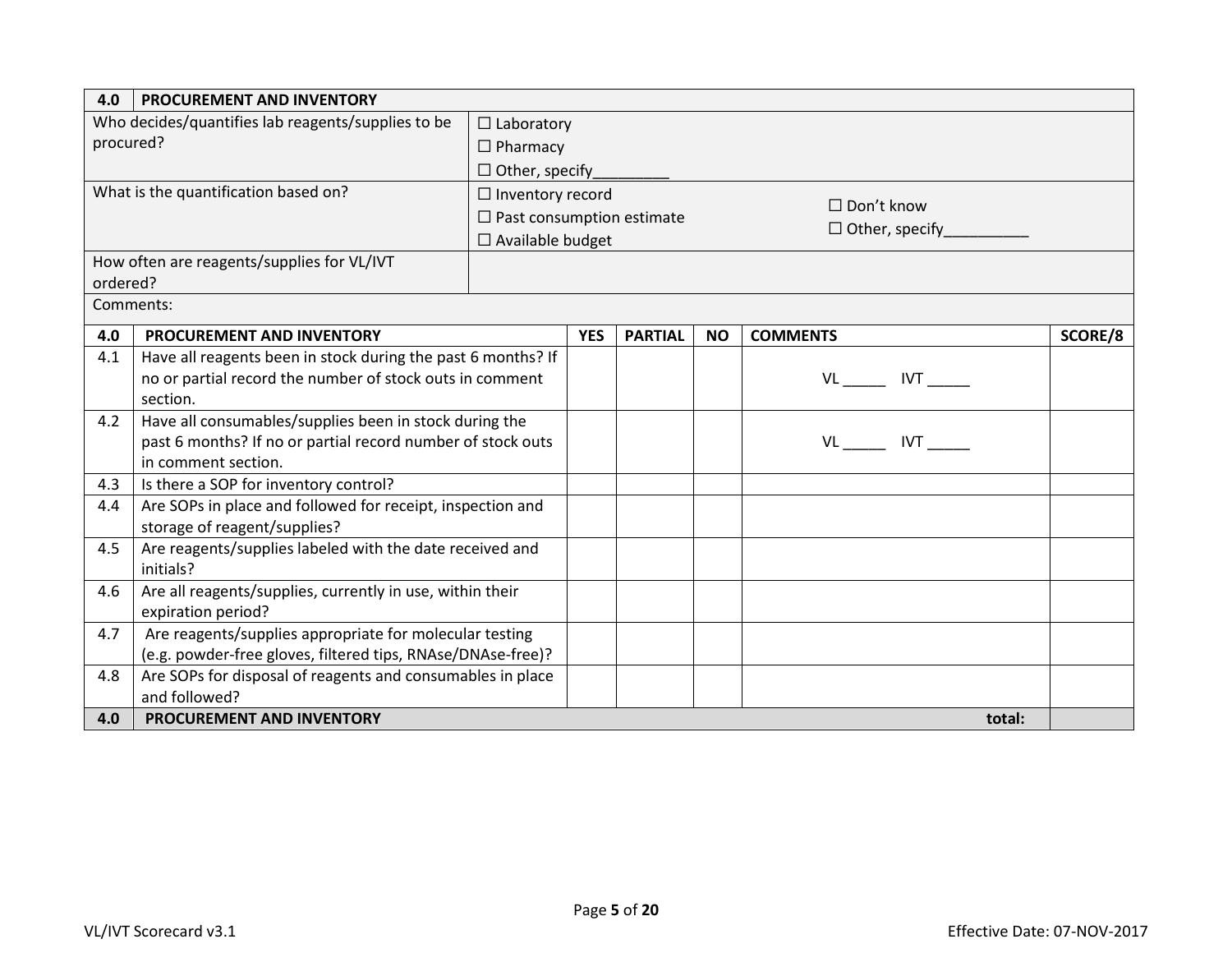| 5.0 | <b>SAMPLE MANAGEMENT</b>                                    |  |            |                        |                         |                                                                        |                                      |         |
|-----|-------------------------------------------------------------|--|------------|------------------------|-------------------------|------------------------------------------------------------------------|--------------------------------------|---------|
|     | Identify sample type(s) utilized for VL testing:            |  |            |                        | $\Box$ DBS              |                                                                        |                                      |         |
|     |                                                             |  |            |                        | $\Box$ Plasma           |                                                                        |                                      |         |
|     |                                                             |  |            |                        | $\Box$ Other (specify): |                                                                        |                                      |         |
|     | Identify sample type(s) utilized for IVT testing:           |  |            |                        | $\Box$ DBS              |                                                                        |                                      |         |
|     |                                                             |  |            |                        |                         | □ Whole blood                                                          |                                      |         |
|     |                                                             |  |            |                        |                         | Quantify the number of samples received and rejected in the past month |                                      |         |
|     | Sample type                                                 |  |            | <b>Number received</b> |                         |                                                                        | Number rejected                      |         |
|     | VL-Plasma                                                   |  |            |                        |                         |                                                                        |                                      |         |
|     | $VL - DBS$                                                  |  |            |                        |                         |                                                                        |                                      |         |
|     | VL - Other                                                  |  |            |                        |                         |                                                                        |                                      |         |
|     | IVT-Whole Blood                                             |  |            |                        |                         |                                                                        |                                      |         |
|     | $IVT - DBS$                                                 |  |            |                        |                         |                                                                        |                                      |         |
| 5.0 | <b>SAMPLE MANAGEMENT</b>                                    |  | <b>YES</b> | <b>PARTIAL</b>         | <b>NO</b>               | <b>COMMENTS</b>                                                        |                                      | SCORE/8 |
| 5.1 | Are SOPs in place and followed for sample transport and     |  |            |                        |                         |                                                                        |                                      |         |
|     | processing in the laboratory?                               |  |            |                        |                         |                                                                        |                                      |         |
| 5.2 | Does the laboratory highlight issues with sample            |  |            |                        |                         |                                                                        |                                      |         |
|     | processing/transport to implementing partner or referring   |  |            |                        |                         |                                                                        |                                      |         |
|     | facilities for remediation?                                 |  |            |                        |                         |                                                                        |                                      |         |
| 5.3 | Are SOPs in place and followed for evaluating sample        |  |            |                        |                         |                                                                        |                                      |         |
|     | acceptability upon receipt in the laboratory?               |  |            |                        |                         |                                                                        |                                      |         |
| 5.4 | Are requesters notified of rejected samples within 24 hours |  |            |                        |                         | If YES by: $\Box$ Phone $\Box$ Email                                   |                                      |         |
|     | according to SOPs?                                          |  |            |                        |                         |                                                                        |                                      |         |
|     |                                                             |  |            |                        |                         | If NO: Avg:                                                            | Range:                               |         |
| 5.5 | Does a sample transport form accompany samples and          |  |            |                        |                         |                                                                        |                                      |         |
|     | does it account for chain of sample custody?                |  |            |                        |                         |                                                                        |                                      |         |
| 5.6 | Are sample transport time and conditions maintained         |  |            |                        |                         |                                                                        |                                      |         |
|     | according to assay requirements from collection until       |  |            |                        |                         |                                                                        |                                      |         |
|     | reception in laboratory?                                    |  |            |                        |                         |                                                                        |                                      |         |
| 5.7 | Is the monthly sample rejection rate <3%?                   |  |            |                        |                         | Rejection reason:                                                      |                                      |         |
|     | If NO, please note most common reason(s) for rejection in   |  |            |                        |                         |                                                                        |                                      |         |
|     | comments section, and do records indicate the appropriate   |  |            |                        |                         |                                                                        | Records indicate IP/hub/facility was |         |
|     | implementing partner, sample hub, or referring facility was |  |            |                        |                         | contacted for remediation?                                             |                                      |         |
|     | contacted to address the issue(s)?                          |  |            |                        |                         |                                                                        | $\Box$ Yes $\Box$ No                 |         |
| 5.8 | Are SOPs for sample storage written according to            |  |            |                        |                         |                                                                        |                                      |         |
|     | manufacturer's requirements, in place and followed?         |  |            |                        |                         |                                                                        |                                      |         |
| 5.0 | <b>SAMPLE MANAGEMENT</b>                                    |  |            |                        |                         |                                                                        | total:                               |         |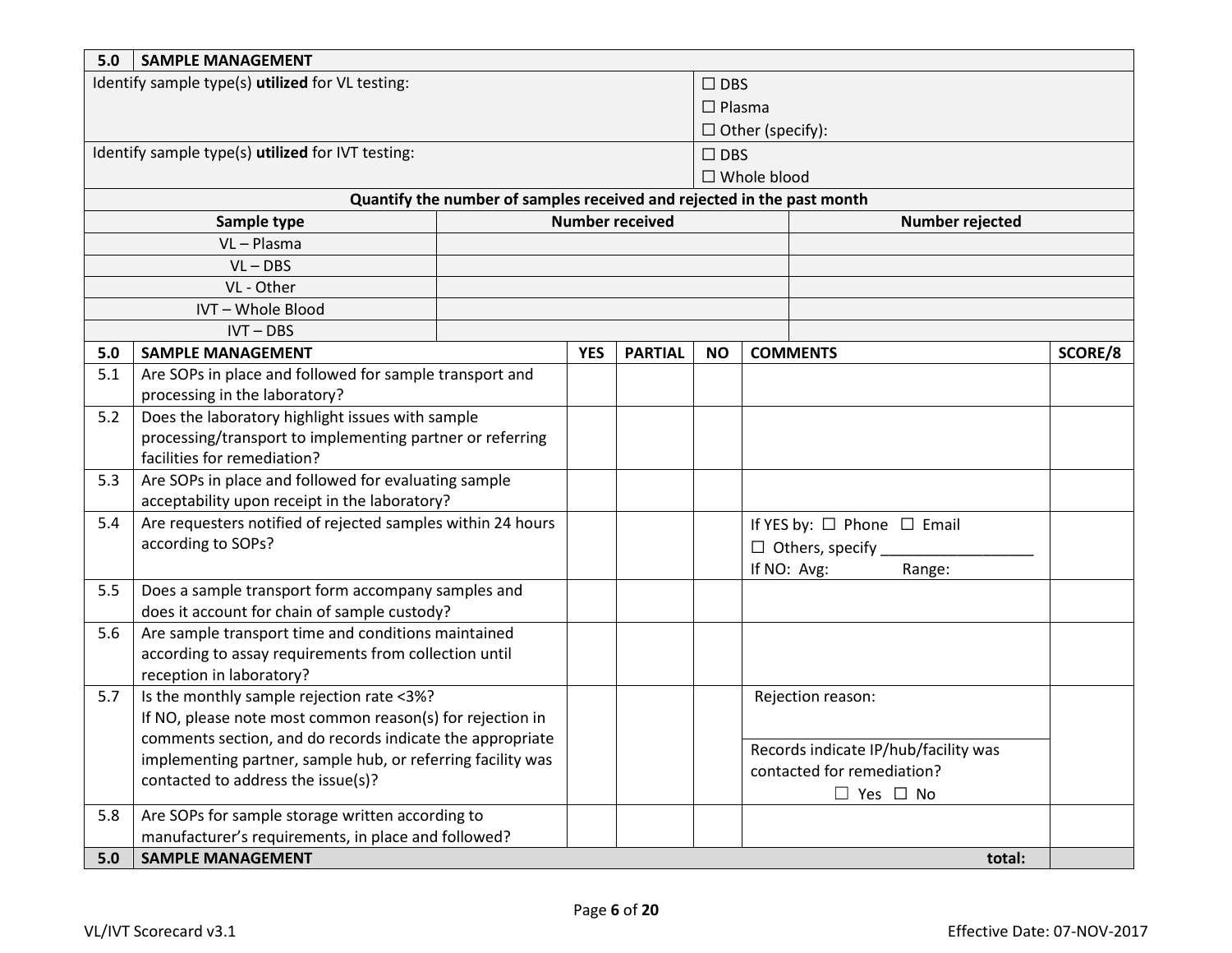|                                                                                                               |                                                         | <b>TESTING PHASE</b>          |     |                                   |  |  |  |  |
|---------------------------------------------------------------------------------------------------------------|---------------------------------------------------------|-------------------------------|-----|-----------------------------------|--|--|--|--|
| <b>EFFICIENCIES</b>                                                                                           |                                                         |                               |     |                                   |  |  |  |  |
| Are instrument barcode scanners used to enter specimen IDs?                                                   |                                                         |                               |     | Yes $\Box$ No $\Box$              |  |  |  |  |
| Comments:                                                                                                     |                                                         |                               |     |                                   |  |  |  |  |
| On average, how many samples are tested per month?                                                            |                                                         |                               |     |                                   |  |  |  |  |
| Please provide the average and range (min to max) per<br>month over the last year.                            |                                                         | Viral Load __________ (Range: |     | IVT (Range:                       |  |  |  |  |
| Comments:                                                                                                     |                                                         |                               |     |                                   |  |  |  |  |
|                                                                                                               |                                                         |                               |     |                                   |  |  |  |  |
| Do you receive samples for VL/IVT testing from outside facilities (referral testing?)<br>Yes $\Box$ No $\Box$ |                                                         |                               |     |                                   |  |  |  |  |
| If yes, for how many facilities do you provide VL/IVT testing services?                                       |                                                         |                               |     |                                   |  |  |  |  |
| Comments:                                                                                                     |                                                         |                               |     |                                   |  |  |  |  |
|                                                                                                               | With current testing schedule, what is the laboratory's |                               |     |                                   |  |  |  |  |
| current instrument testing capacity per day?                                                                  |                                                         |                               | IVT |                                   |  |  |  |  |
| How many shifts per day does the lab operate?                                                                 |                                                         |                               |     |                                   |  |  |  |  |
| How long are these shifts (in hours)?                                                                         |                                                         |                               |     |                                   |  |  |  |  |
| How many days per week does the lab operate?                                                                  |                                                         |                               |     |                                   |  |  |  |  |
| Comments:                                                                                                     |                                                         |                               |     |                                   |  |  |  |  |
| In the past month:                                                                                            |                                                         | <b>Viral Load</b>             |     | <b>Infant Virological Testing</b> |  |  |  |  |
| Is there currently a testing backlog (> 1 month                                                               |                                                         | Yes $\Box$ No $\Box$          |     | Yes $\Box$ No $\Box$              |  |  |  |  |
| testing volume)?                                                                                              |                                                         |                               |     |                                   |  |  |  |  |
| If yes, how many samples?                                                                                     |                                                         |                               |     |                                   |  |  |  |  |
| If yes, what was the reason for the backlog?                                                                  |                                                         |                               |     |                                   |  |  |  |  |
| How many VL tests has the laboratory                                                                          |                                                         |                               |     |                                   |  |  |  |  |
| performed?                                                                                                    |                                                         |                               |     |                                   |  |  |  |  |
| How many VL results have been reported?                                                                       |                                                         |                               |     |                                   |  |  |  |  |
| How many of these VL tests were virally                                                                       |                                                         |                               |     | N/A                               |  |  |  |  |
| suppressed? (<1000 cp/ml)                                                                                     |                                                         |                               |     |                                   |  |  |  |  |
| How many of these VL tests were virally non-                                                                  |                                                         |                               |     |                                   |  |  |  |  |
| suppressed? (≥1000 cp/ml)                                                                                     |                                                         |                               |     |                                   |  |  |  |  |
| How many IVT tests were performed?                                                                            |                                                         |                               |     |                                   |  |  |  |  |
| How many IVT results have been reported?                                                                      |                                                         | N/A                           |     |                                   |  |  |  |  |
| How many IVT tests were positive?                                                                             |                                                         |                               |     |                                   |  |  |  |  |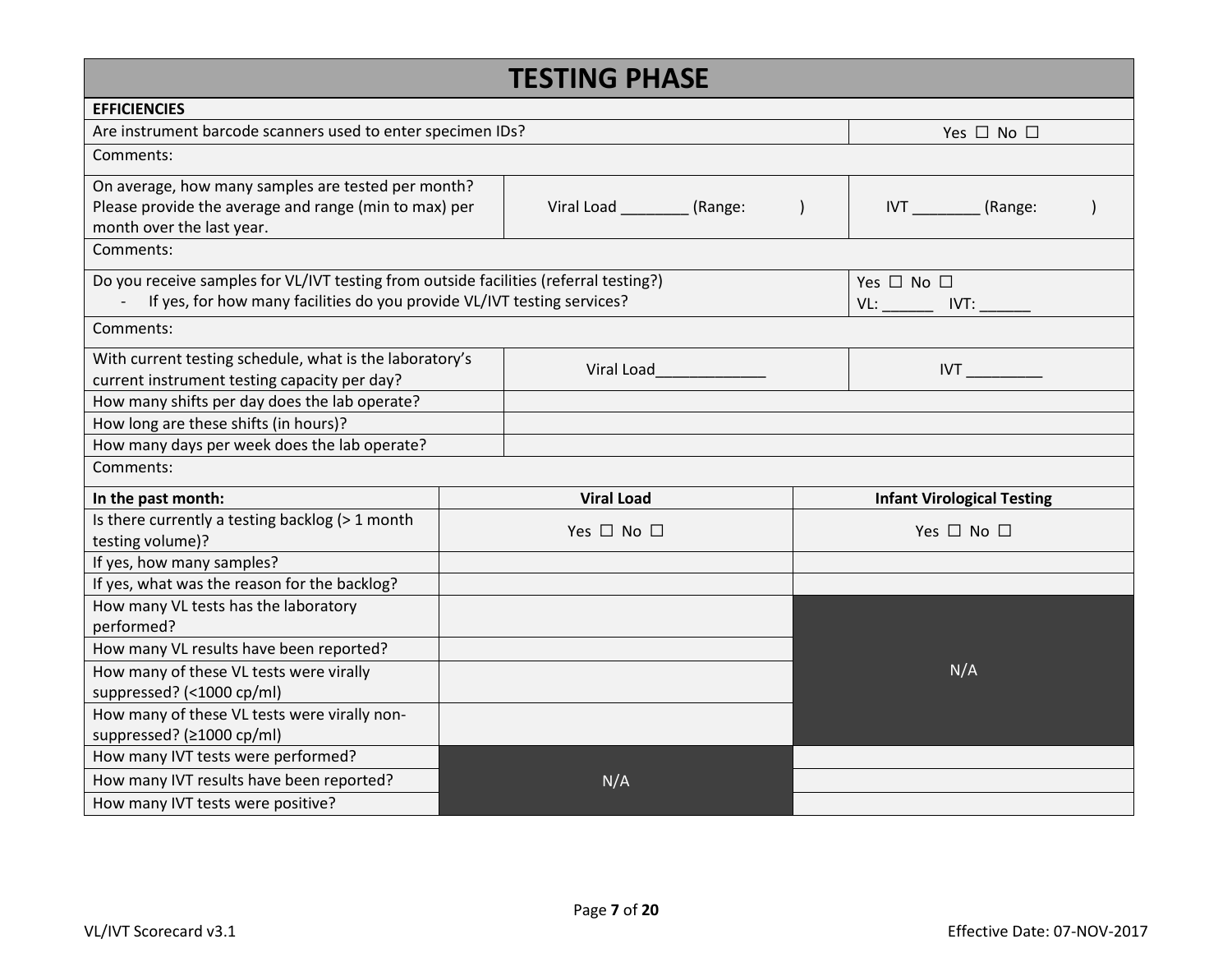| <b>EQUIPMENT- INVENTORY</b>                                                                                               |          |                        |                            |                            |  |  |  |  |  |
|---------------------------------------------------------------------------------------------------------------------------|----------|------------------------|----------------------------|----------------------------|--|--|--|--|--|
| Inventory and Location of laboratory Equipment: PMR = Preventive Maintenance Records EMC - Equipment Maintenance Contract |          |                        |                            |                            |  |  |  |  |  |
| <b>Equipment Inventory</b>                                                                                                | Quantity | Quantity<br>Functional | PMR?                       | EMC?                       |  |  |  |  |  |
| -20°C Freezers<br>1.                                                                                                      |          |                        | Yes $\Box$ No $\Box$       | Yes $\Box$ No $\Box$       |  |  |  |  |  |
| -80°C Freezers<br>2.                                                                                                      |          |                        | Yes $\Box$ No $\Box$       | Yes $\Box$ No $\Box$       |  |  |  |  |  |
| Refrigerators<br>3.                                                                                                       |          |                        | Yes $\Box$ No $\Box$       | Yes $\Box$ No $\Box$       |  |  |  |  |  |
| Centrifuges<br>4.                                                                                                         |          |                        | Yes $\Box$ No $\Box$       | Yes $\Box$ No $\Box$       |  |  |  |  |  |
| <b>Biosafety cabinet</b><br>5.                                                                                            |          |                        | Yes $\Box$ No $\Box$       | Yes $\square$ No $\square$ |  |  |  |  |  |
| Abbott m2000sp<br>6.                                                                                                      |          |                        | Yes $\Box$ No $\Box$       | Yes $\Box$ No $\Box$       |  |  |  |  |  |
| 7. Abbott m2000rt                                                                                                         |          |                        | Yes $\Box$ No $\Box$       | Yes □ No □                 |  |  |  |  |  |
| Roche COBAS AmpliPrep<br>8.                                                                                               |          |                        | Yes $\Box$ No $\Box$       | Yes $\Box$ No $\Box$       |  |  |  |  |  |
| Roche COBAS TaqMan 48<br>9.                                                                                               |          |                        | Yes $\Box$ No $\Box$       | Yes □ No □                 |  |  |  |  |  |
| 10. Roche COBAS TaqMan 96                                                                                                 |          |                        | Yes $\square$ No $\square$ | Yes □ No □                 |  |  |  |  |  |
| 11. Biomerieux NucliSENS easyMag                                                                                          |          |                        | Yes □ No □                 | Yes $\Box$ No $\Box$       |  |  |  |  |  |
| 12. Biomerieux NucliSENS easyQ                                                                                            |          |                        | Yes $\Box$ No $\Box$       | Yes □ No □                 |  |  |  |  |  |
| 13. Emergency eyewash station                                                                                             |          |                        | Yes □ No □                 | Yes $\Box$ No $\Box$       |  |  |  |  |  |
| 14. Pipettes                                                                                                              |          |                        | Yes $\Box$ No $\Box$       | Yes $\Box$ No $\Box$       |  |  |  |  |  |
| 15. Incubator                                                                                                             |          |                        | Yes $\Box$ No $\Box$       | Yes $\Box$ No $\Box$       |  |  |  |  |  |
| 16. UV crosslink                                                                                                          |          |                        | Yes $\Box$ No $\Box$       | Yes $\Box$ No $\Box$       |  |  |  |  |  |
| List any additional equipment used for protocol related assay                                                             |          |                        |                            |                            |  |  |  |  |  |
| 17.                                                                                                                       |          |                        | Yes $\Box$ No $\Box$       | Yes □ No □                 |  |  |  |  |  |
| 18.                                                                                                                       |          |                        | Yes $\square$ No $\square$ | Yes $\Box$ No $\Box$       |  |  |  |  |  |
| 19.                                                                                                                       |          |                        | Yes $\Box$ No $\Box$       | Yes □ No □                 |  |  |  |  |  |
| 20.                                                                                                                       |          |                        | Yes $\Box$ No $\Box$       | Yes $\Box$ No $\Box$       |  |  |  |  |  |
| 21.                                                                                                                       |          |                        | Yes □ No □                 | Yes □ No □                 |  |  |  |  |  |
| Describe backup plan(s) in place for prolonged non-testing due to, for instance, equipment breakdown?                     |          |                        |                            |                            |  |  |  |  |  |
| Comments:                                                                                                                 |          |                        |                            |                            |  |  |  |  |  |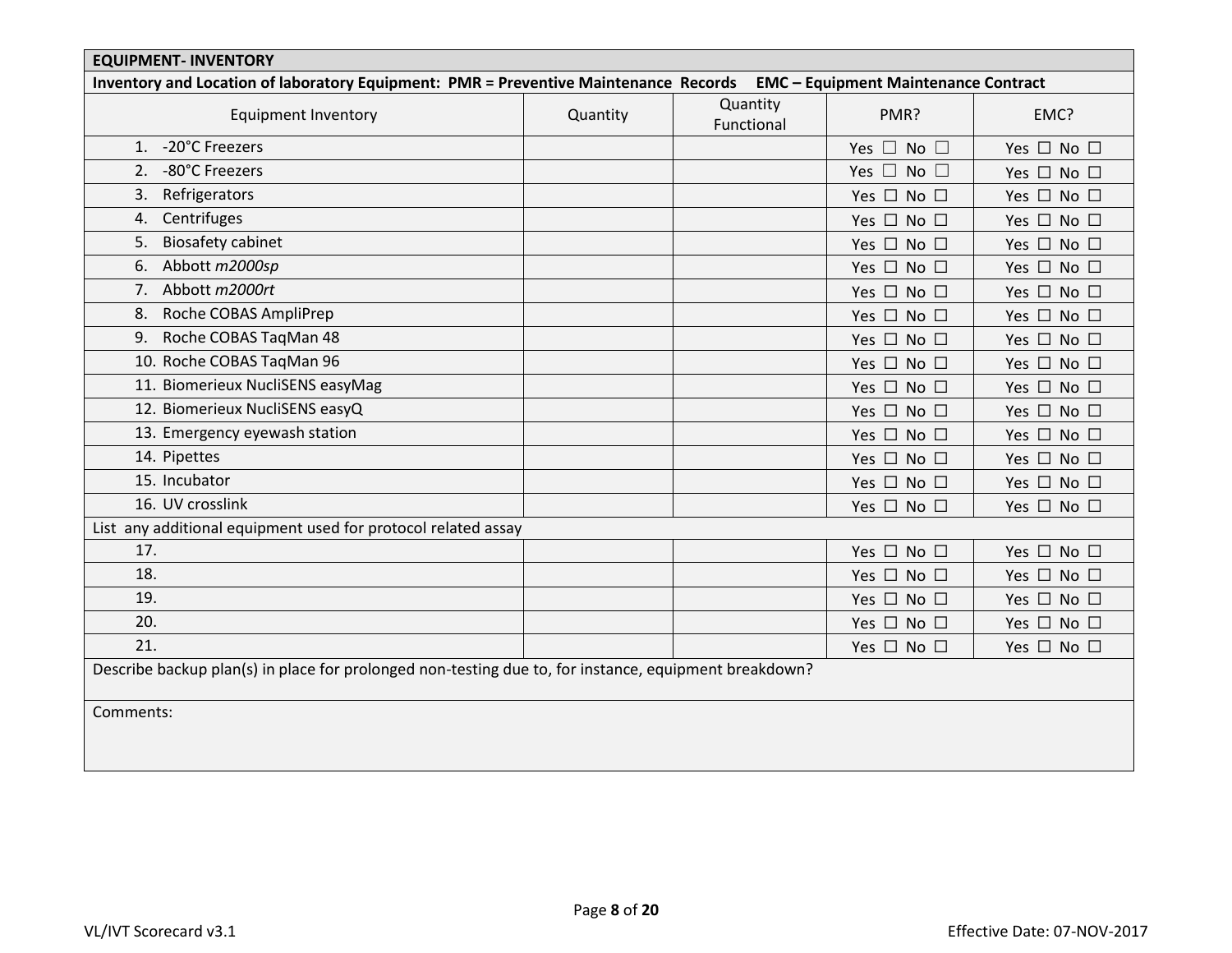| 6.0   | <b>EQUIPMENT</b>                                                                      | <b>YES</b> | <b>PARTIAL</b> | <b>NO</b> | <b>COMMENTS</b> | SCORE/5 |
|-------|---------------------------------------------------------------------------------------|------------|----------------|-----------|-----------------|---------|
| 6.1   | Is all equipment, required for VL/IVT testing, present?                               |            |                |           |                 |         |
| $6.2$ | Is all equipment, required for VL/IVT testing, functional?                            |            |                |           |                 |         |
| 6.3   | Do equipment records include documentation of routine<br>preventive maintenance?      |            |                |           |                 |         |
| 6.4   | Are equipment maintenance contracts in place?                                         |            |                |           |                 |         |
| 6.5   | Are Instrument Manuals for all VL/IVT equipment available<br>to laboratory personnel? |            |                |           |                 |         |
| 6.0   | <b>EQUIPMENT</b><br>total:                                                            |            |                |           |                 |         |

| 7.0    | <b>PROCESS CONTROLS</b>                                      | <b>YES</b> | <b>PARTIAL</b> | <b>NO</b> | <b>COMMENTS</b>                             | <b>SCORE/21</b> |
|--------|--------------------------------------------------------------|------------|----------------|-----------|---------------------------------------------|-----------------|
| 7.1    | Are VL/IVT testing job aids and/or SOPs available at the     |            |                |           |                                             |                 |
|        | testing site?                                                |            |                |           |                                             |                 |
| 7.2    | Do records indicate equipment performance was verified       |            |                |           |                                             |                 |
|        | prior to beginning VL/IVT testing per SOP?                   |            |                |           |                                             |                 |
| 7.3    | Are SOPs in place and followed for running, recording, and   |            |                |           |                                             |                 |
|        | reviewing quality control (QC) results?                      |            |                |           |                                             |                 |
| 7.4    | Are QC results properly recorded, including invalid and      |            |                |           |                                             |                 |
|        | out-of-range results?                                        |            |                |           |                                             |                 |
| $*7.5$ | Are appropriate steps taken and documented when QC           | 5          |                |           |                                             |                 |
|        | results are out-of-range and/or invalid per SOP?             |            |                |           |                                             |                 |
| 7.6    | Is there documented evidence of supervisor review of         |            |                |           |                                             |                 |
|        | quality control records per SOP?                             |            |                |           |                                             |                 |
| 7.7    | Is the laboratory enrolled in Proficiency Testing (PT) for   |            |                |           | If yes: Name of PT programs:                |                 |
|        | VL/IVT?                                                      |            |                |           | VL:                                         |                 |
|        |                                                              |            |                |           | IVT:                                        |                 |
|        |                                                              |            |                |           | Frequency:                                  |                 |
|        |                                                              |            |                |           | VL: $\Box$ 1x/yr $\Box$ 2x/yr $\Box$ 3x/yr  |                 |
|        |                                                              |            |                |           | IVT: $\Box$ 1x/yr $\Box$ 2x/yr $\Box$ 3x/yr |                 |
| 7.8    | In the past 12 months, has the laboratory passed all PT      |            |                |           |                                             |                 |
|        | panels for VL?                                               |            |                |           |                                             |                 |
| 7.9    | Is PT testing rotated among all VL/IVT testing staff?        |            |                |           |                                             |                 |
| 7.10   | Are PT samples tested in the same manner as patient          |            |                |           |                                             |                 |
|        | samples?                                                     |            |                |           |                                             |                 |
| 7.11   | Are there records of supervisor review of PT result prior to |            |                |           |                                             |                 |
|        | submission?                                                  |            |                |           |                                             |                 |
| 7.12   | Do records indicate that lab staff review PT result reports  |            |                |           |                                             |                 |
|        | prior to submission?                                         |            |                |           |                                             |                 |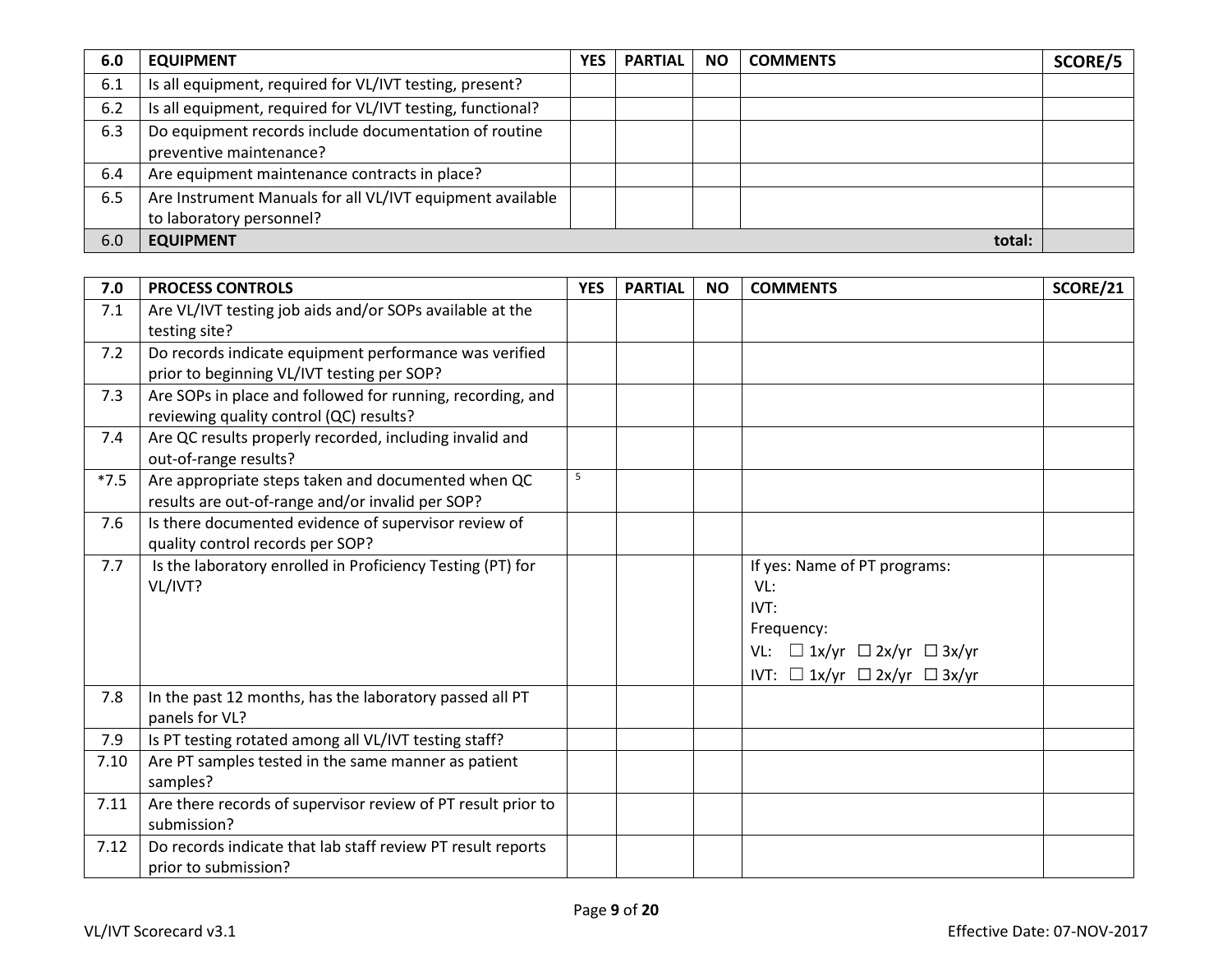| 7.0       | <b>PROCESS CONTROLS</b>                                  | <b>YES</b> | <b>PARTIAL</b> | <b>NO</b> | <b>COMMENTS</b> | SCORE/21 |
|-----------|----------------------------------------------------------|------------|----------------|-----------|-----------------|----------|
| $*7.13$ I | Do records indicate that lab staff conduct investigation |            |                |           |                 |          |
|           | and corrective action for any failed PT results?         |            |                |           |                 |          |
| 7.0       | <b>TESTING PHASE</b>                                     |            |                |           | total:          |          |

|           |                                                                                             |                    |                                 | <b>POST-TESTING PHASE</b>           |           |                                           |                                           |          |
|-----------|---------------------------------------------------------------------------------------------|--------------------|---------------------------------|-------------------------------------|-----------|-------------------------------------------|-------------------------------------------|----------|
| 8.0       | <b>M&amp;E DOCUMENTS AND RECORDS - RESULTS REPORTING</b>                                    |                    |                                 |                                     |           |                                           |                                           |          |
|           | Is there a laboratory information management system (LIMS)?                                 |                    |                                 |                                     |           | Yes $\Box$ No $\Box$                      |                                           |          |
|           |                                                                                             |                    |                                 |                                     |           | If yes, functions include:                |                                           |          |
|           | If yes, indicate the type/name of system:                                                   |                    |                                 |                                     |           | $\Box$ Logging sample receipt/sample      |                                           |          |
|           |                                                                                             |                    |                                 | tracking                            |           |                                           |                                           |          |
|           |                                                                                             |                    | Barcode labeling of samples     |                                     |           |                                           |                                           |          |
|           |                                                                                             |                    | $\Box$ Interface with analyzers |                                     |           |                                           |                                           |          |
|           |                                                                                             |                    |                                 |                                     |           |                                           | $\Box$ Results recording/reporting        |          |
|           |                                                                                             |                    |                                 |                                     |           | Others, specify                           |                                           |          |
| Comments: |                                                                                             |                    |                                 |                                     |           |                                           |                                           |          |
| 8.0       | <b>M&amp;E DOCUMENTS AND RECORDS - RESULTS</b>                                              |                    | <b>YES</b>                      | <b>PARTIAL</b>                      | <b>NO</b> | <b>COMMENTS</b>                           |                                           | SCORE/19 |
|           | <b>REPORTING AND DATA MANAGEMENT</b>                                                        |                    |                                 |                                     |           |                                           |                                           |          |
|           | Are the data elements below recorded in the laboratory?                                     |                    |                                 |                                     |           |                                           |                                           |          |
|           |                                                                                             |                    |                                 | <b>VL/IVT Register</b>              |           | <b>Laboratory Log Book</b>                | <b>LIMS</b>                               |          |
|           | Select Scoring column:                                                                      |                    |                                 |                                     |           |                                           |                                           |          |
| 8.1.1     | Sample ID                                                                                   | Yes $\Box$         |                                 | Partial $\Box$ No $\Box$            |           | Partial $\Box$ No $\Box$<br>Yes $\Box$    | Partial $\Box$ No $\Box$<br>Yes $\square$ |          |
| 8.1.2     | <b>Test Name</b>                                                                            | Yes $\Box$         |                                 | Partial $\Box$ No $\Box$            |           | Yes $\square$<br>Partial $\Box$ No $\Box$ | Partial $\Box$ No $\Box$<br>Yes $\square$ |          |
| 8.1.3     | <b>Test Reagent Lot Number</b>                                                              |                    |                                 | Yes $\Box$ Partial $\Box$ No $\Box$ |           | Yes $\square$<br>Partial $\Box$ No $\Box$ | Partial $\Box$ No $\Box$<br>Yes $\square$ |          |
| 8.1.4     | <b>Test Reagent Expiration Dates</b>                                                        | Yes $\square$      |                                 | Partial $\Box$ No $\Box$            |           | Yes $\square$<br>Partial $\Box$ No $\Box$ | Partial $\Box$ No $\Box$<br>Yes $\square$ |          |
| 8.1.5     | <b>Testing Staff Name</b>                                                                   | Yes $\square$      |                                 | Partial $\Box$ No $\Box$            |           | Yes $\square$<br>Partial $\Box$ No $\Box$ | Partial $\Box$ No $\Box$<br>Yes $\square$ |          |
| 8.1.6     | <b>Testing Date</b>                                                                         | Yes $\Box$         |                                 | Partial $\Box$ No $\Box$            |           | Yes $\square$<br>Partial $\Box$ No $\Box$ | Partial $\Box$ No $\Box$<br>Yes $\square$ |          |
| 8.1.7     | Result                                                                                      | Yes $\Box$         |                                 | Partial $\Box$ No $\Box$            |           | Yes $\square$<br>Partial $\Box$ No $\Box$ | Partial $\Box$ No $\Box$<br>Yes $\square$ |          |
| 8.1.8     | Date of Sample Receipt                                                                      | Yes $\Box$         |                                 | Partial $\Box$ No $\Box$            |           | Yes $\square$<br>Partial $\Box$ No $\Box$ | Partial $\Box$ No $\Box$<br>Yes $\square$ |          |
| 8.1.9     | Date of Results Reported from Laboratory                                                    | Yes $\square$      |                                 | Partial $\Box$ No $\Box$            |           | Yes $\square$<br>Partial $\Box$ No $\Box$ | Partial $\Box$ No $\Box$<br>Yes $\square$ |          |
| 8.1.10    | Date of Results Receipt in Clinic<br>$Yes' > 7 = Yes;$<br>$5 < 'Yes' \le 7 = Partial;$      | $Yes' \leq 5 = No$ |                                 | Yes $\Box$ Partial $\Box$ No $\Box$ |           | Partial $\Box$ No $\Box$<br>Yes $\square$ | Yes $\Box$ Partial $\Box$ No $\Box$       |          |
| 8.1       | ***Please score only the most applicable log (IE: If you primarily use LIMS, only score the |                    |                                 |                                     |           | Q8.1 Score:                               |                                           |          |
| Total     | LIMS column), but please do indicate whether alternative logs contain the information***    |                    |                                 |                                     |           |                                           | Yes $\Box$ Partial $\Box$ No $\Box$       |          |
| 8.2       | Unique patient ID                                                                           |                    |                                 | Yes $\Box$ Partial $\Box$ No $\Box$ |           | Yes $\Box$ Partial $\Box$ No $\Box$       | Yes $\Box$ Partial $\Box$ No $\Box$       |          |
|           |                                                                                             |                    |                                 |                                     |           | Q8.2 Score:                               |                                           |          |
|           |                                                                                             |                    |                                 |                                     |           |                                           | Yes $\Box$ Partial $\Box$ No $\Box$       |          |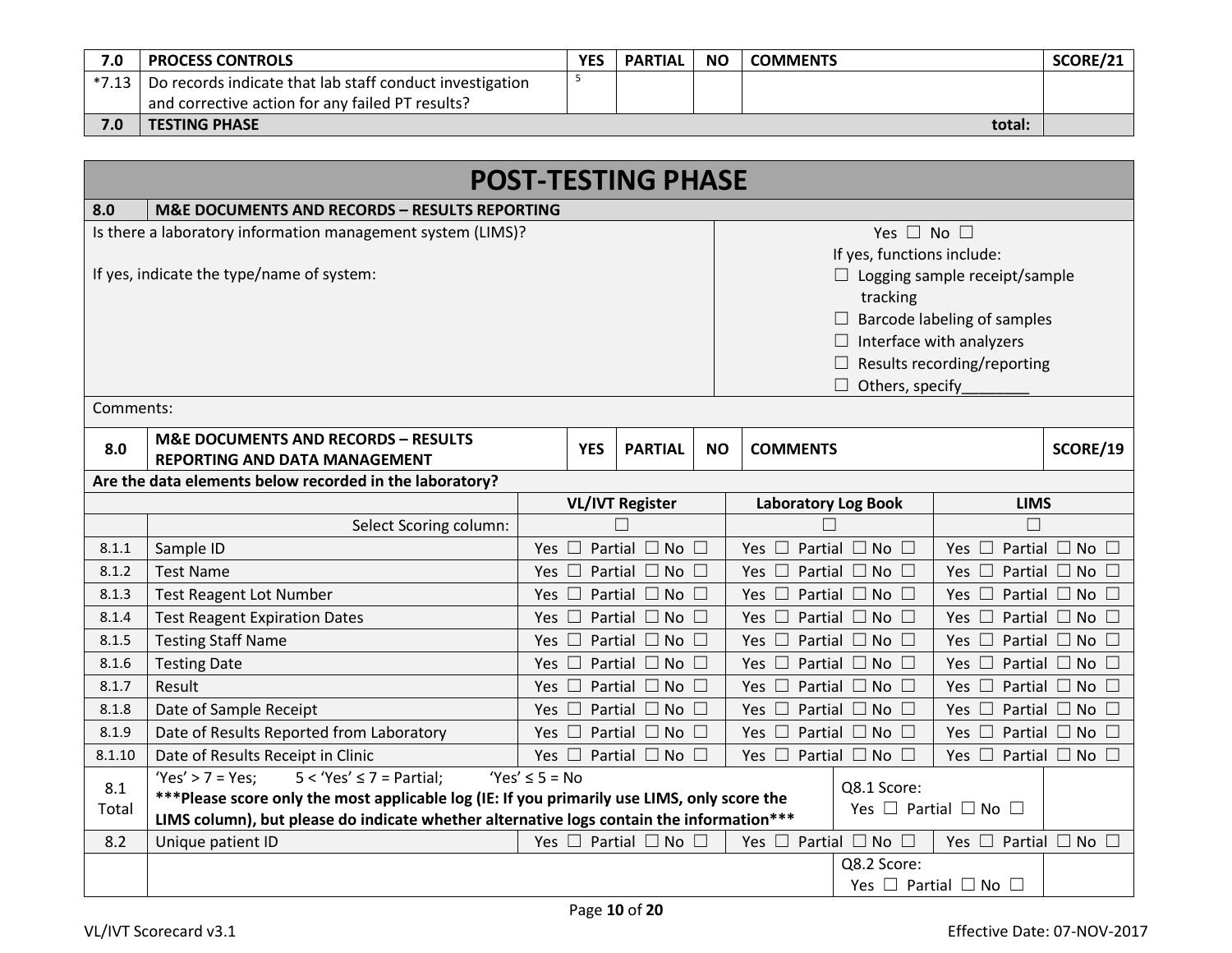| 8.0    | <b>M&amp;E DOCUMENTS AND RECORDS - RESULTS</b><br>REPORTING AND DATA MANAGEMENT                                                                                                                                                                                 | <b>YES</b> | <b>PARTIAL</b>                      | <b>NO</b> | <b>COMMENTS</b>                                                                                                 |                                     |                                     | SCORE/19 |
|--------|-----------------------------------------------------------------------------------------------------------------------------------------------------------------------------------------------------------------------------------------------------------------|------------|-------------------------------------|-----------|-----------------------------------------------------------------------------------------------------------------|-------------------------------------|-------------------------------------|----------|
| 8.3    | <b>Invalid Test Results</b>                                                                                                                                                                                                                                     |            | Yes $\Box$ Partial $\Box$ No $\Box$ |           | Yes $\Box$ Partial $\Box$ No $\Box$                                                                             |                                     | Yes $\Box$ Partial $\Box$ No $\Box$ |          |
|        |                                                                                                                                                                                                                                                                 |            |                                     |           |                                                                                                                 | Q8.3 Score:                         | Yes $\Box$ Partial $\Box$ No $\Box$ |          |
| $*8.4$ | Are virally unsuppressed VL test results (≥1000 cp/ml)<br>and positive IVT results identified at labs and reported as<br>priority results to referring facilities? Please note in<br>comments section how unsuppressed VL/positive IVT<br>results are reported. | 5          |                                     |           |                                                                                                                 |                                     |                                     |          |
| $*8.5$ | Are VL/IVT results returned from labs to clinic sites?                                                                                                                                                                                                          | 5          |                                     |           | apply):<br>$\Box$ Paper based<br>$\Box$ Telephone<br>$\square$ SMS<br>$\square$ Email<br>$\Box$ Others, specify | If yes, note method (check all that |                                     |          |
| 8.6    | Do lab records or documents indicate receipt of results at<br>clinics? Please indicate how in the comments.                                                                                                                                                     |            |                                     |           |                                                                                                                 |                                     |                                     |          |
| 8.7    | Are all client documents and records securely kept<br>throughout all phases of the testing process in the lab?                                                                                                                                                  |            |                                     |           |                                                                                                                 |                                     |                                     |          |
| 8.8    | Are all lab registers or logbooks and other documents<br>kept in a secure location when not in use? If applicable,<br>does the LIMS prevent unauthorized access to patient<br>results?                                                                          |            |                                     |           |                                                                                                                 |                                     |                                     |          |
| 8.9    | Are registers or logbooks in the lab properly labeled and<br>archived when full? If applicable, does the LIMS get<br>routinely backed-up according to an SOP?                                                                                                   |            |                                     |           |                                                                                                                 |                                     |                                     |          |
| 8.10   | Are records or documents stored in accordance with<br>national/local record retention requirements?                                                                                                                                                             |            |                                     |           |                                                                                                                 |                                     |                                     |          |
| 8.11   | Is there a dashboard or tool for routine review of VL data<br>in the LIS?                                                                                                                                                                                       |            |                                     |           |                                                                                                                 |                                     |                                     |          |
| 8.0    | M&E DOCUMENTS AND RECORDS - RESULTS REPORTING AND DATA MANAGEMENT                                                                                                                                                                                               |            |                                     |           |                                                                                                                 |                                     | total:                              |          |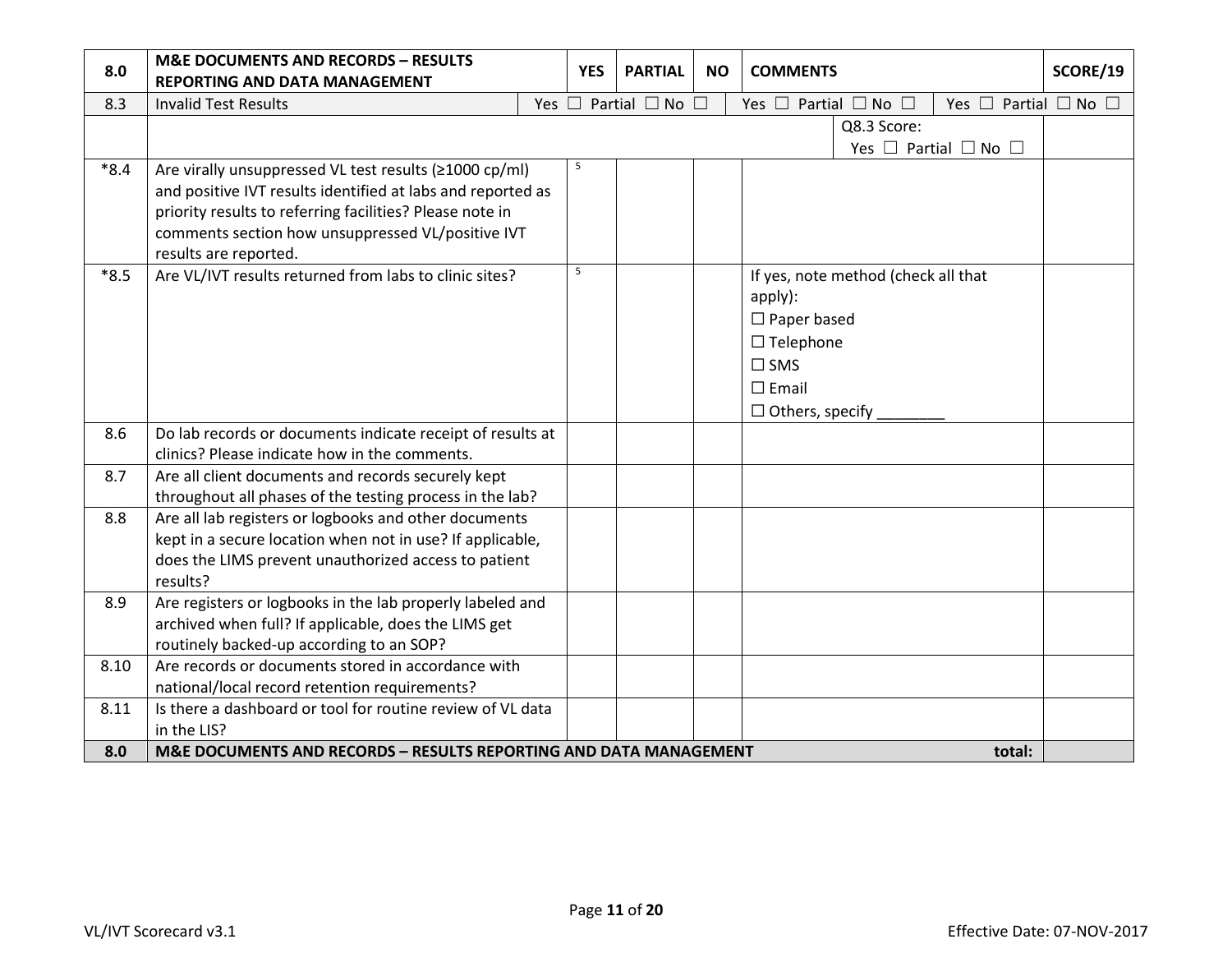| 9.0 | <b>INTERNAL QUALITY AUDITS - QUALITY INDICATORS -</b><br><b>CONTINUAL IMPROVEMENT</b> |              |                   | <b>YES</b> | <b>PARTIAL</b> | <b>NO</b> | <b>COMMENTS</b> |                                   |        | SCORE/8      |
|-----|---------------------------------------------------------------------------------------|--------------|-------------------|------------|----------------|-----------|-----------------|-----------------------------------|--------|--------------|
| 9.1 | Does the laboratory staff record non-conforming events                                |              |                   |            |                |           |                 |                                   |        |              |
|     | associated with VL/IVT sample receiving, testing, reporting,                          |              |                   |            |                |           |                 |                                   |        |              |
|     | and supply chain?                                                                     |              |                   |            |                |           |                 |                                   |        |              |
| 9.2 | Do records indicate management review of non-                                         |              |                   |            |                |           |                 |                                   |        |              |
|     | conforming events for trends?                                                         |              |                   |            |                |           |                 |                                   |        |              |
| 9.3 | Do records indicate investigation of corrective action taken                          |              |                   |            |                |           |                 |                                   |        |              |
|     | for non-conforming events?                                                            |              |                   |            |                |           |                 |                                   |        |              |
| 9.4 | Does the laboratory have an internal audit SOP?                                       |              |                   |            |                |           |                 |                                   |        |              |
| 9.5 | Do records indicate internal audits are performed per SOP?                            |              |                   |            |                |           |                 |                                   |        |              |
| 9.6 | Do records indicate corrective action is taken on audit<br>findings?                  |              |                   |            |                |           |                 |                                   |        |              |
| 9.7 | Does the laboratory identify and monitor quality<br>indicators?                       |              |                   |            |                |           |                 |                                   |        |              |
| 9.8 | Has the lab been recognized or accredited by any agency?                              |              |                   |            |                |           |                 |                                   |        |              |
|     | If yes, name agency                                                                   |              |                   |            |                |           |                 |                                   |        |              |
|     | Date                                                                                  |              |                   |            |                |           |                 |                                   |        |              |
|     |                                                                                       |              | <b>Viral Load</b> |            |                |           |                 | <b>Infant Virological Testing</b> |        |              |
|     | <b>Turnaround time (TAT)</b>                                                          | Avg no. days | Min no. days      |            | Max no. days   |           | Avg no. days    | Min no. days                      |        | Max no. days |
|     | Pre-test phase (sample collection to<br>sample receipt)                               |              |                   |            |                |           |                 |                                   |        |              |
|     | Pre-test to test phase (sample                                                        |              |                   |            |                |           |                 |                                   |        |              |
|     | receipt to test initiation)                                                           |              |                   |            |                |           |                 |                                   |        |              |
|     | Testing phase (test initiation to test                                                |              |                   |            |                |           |                 |                                   |        |              |
|     | completion)                                                                           |              |                   |            |                |           |                 |                                   |        |              |
|     | Post-test phase 1 (test completion to<br>result release)                              |              |                   |            |                |           |                 |                                   |        |              |
|     | Post-test phase 2 (test release to<br>clinic receipt)                                 |              |                   |            |                |           |                 |                                   |        |              |
| 9.0 | <b>INTERNAL QUALITY AUDITS - QUALITY INDICATORS - CONTINUAL IMPROVEMENT</b>           |              |                   |            |                |           |                 |                                   | total: |              |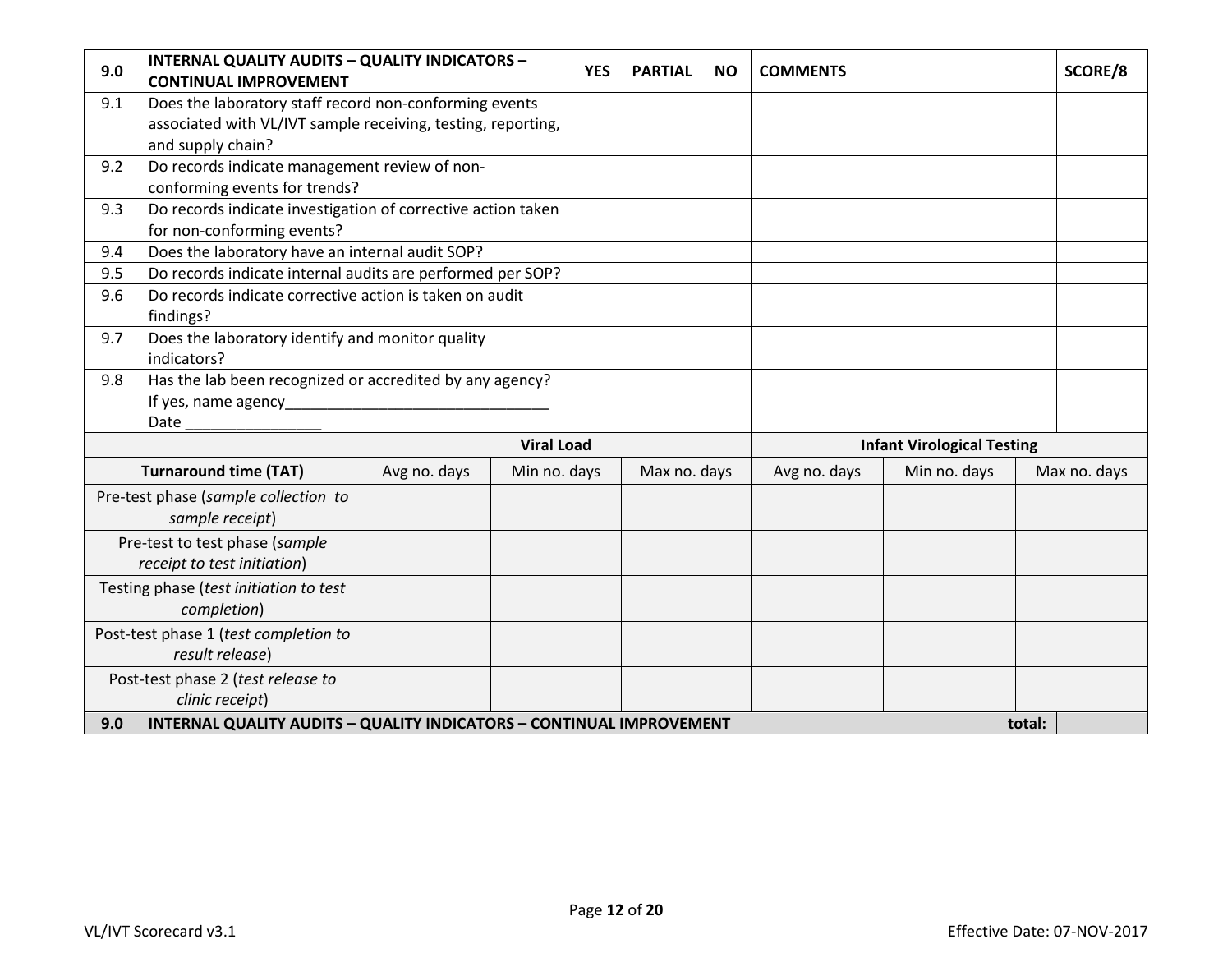## PART 2 SCORING AND SUMMARY

| Laboratory Name:           |                  |                    | <b>Audit Date:</b>                                       |
|----------------------------|------------------|--------------------|----------------------------------------------------------|
| Auditor(s):                |                  |                    |                                                          |
| <b>Total Points Given:</b> |                  | Overall %<br>Level |                                                          |
| VL/IVT<br><b>LEVEL</b>     | <b>SCORE/111</b> | % SCORE            | <b>DESCRIPTION OF RESULTS</b>                            |
| 0                          | < 58             | < 55%              | Needs improvement in all areas and immediate remediation |
|                            | $59 - 67$        | 55 - 64%           | Needs improvement in specific areas                      |
|                            | $68 - 78$        | 65 - 74%           |                                                          |
|                            | 79 - 89          | 75 - 84%           |                                                          |
| 4                          | $90 - 99$        | $85 - 94%$         |                                                          |
|                            | $\geq 100$       | $\geq 95\%$        |                                                          |

### **SUMMARY: LABORATORY SCORECARD**

|                | <b>SECTION</b>                    | <b>TOTAL</b>    |               |   | <b>AUDITOR'S COMMENTS</b> |
|----------------|-----------------------------------|-----------------|---------------|---|---------------------------|
|                |                                   | <b>POSSIBLE</b> | <b>POINTS</b> | % |                           |
|                |                                   | <b>POINTS</b>   | <b>GIVEN</b>  |   |                           |
|                | <b>Pre-Testing</b>                |                 |               |   |                           |
|                | Personnel                         | 11              |               |   |                           |
| 2              | Physical Facility / Environment   | 14              |               |   |                           |
| 3              | Safety / Waste Management         | 12              |               |   |                           |
| 4              | Procurement / Inventory           | 8               |               |   |                           |
| 5              | Sample Management                 | 8               |               |   |                           |
|                | <b>Testing</b>                    |                 |               |   |                           |
| 6              | Equipment                         | 5               |               |   |                           |
| $\overline{7}$ | <b>Process Controls</b>           | 21              |               |   |                           |
|                | <b>Post-Testing</b>               |                 |               |   |                           |
| 8              | M&E Documents/Records - Results   | 19              |               |   |                           |
| 9              | Internal Quality Audits - Quality | 8               |               |   |                           |
|                | Indicators - Continual            |                 |               |   |                           |
|                | Improvement                       |                 |               |   |                           |
|                | <b>OVERALL SCORE</b>              | 106             |               |   |                           |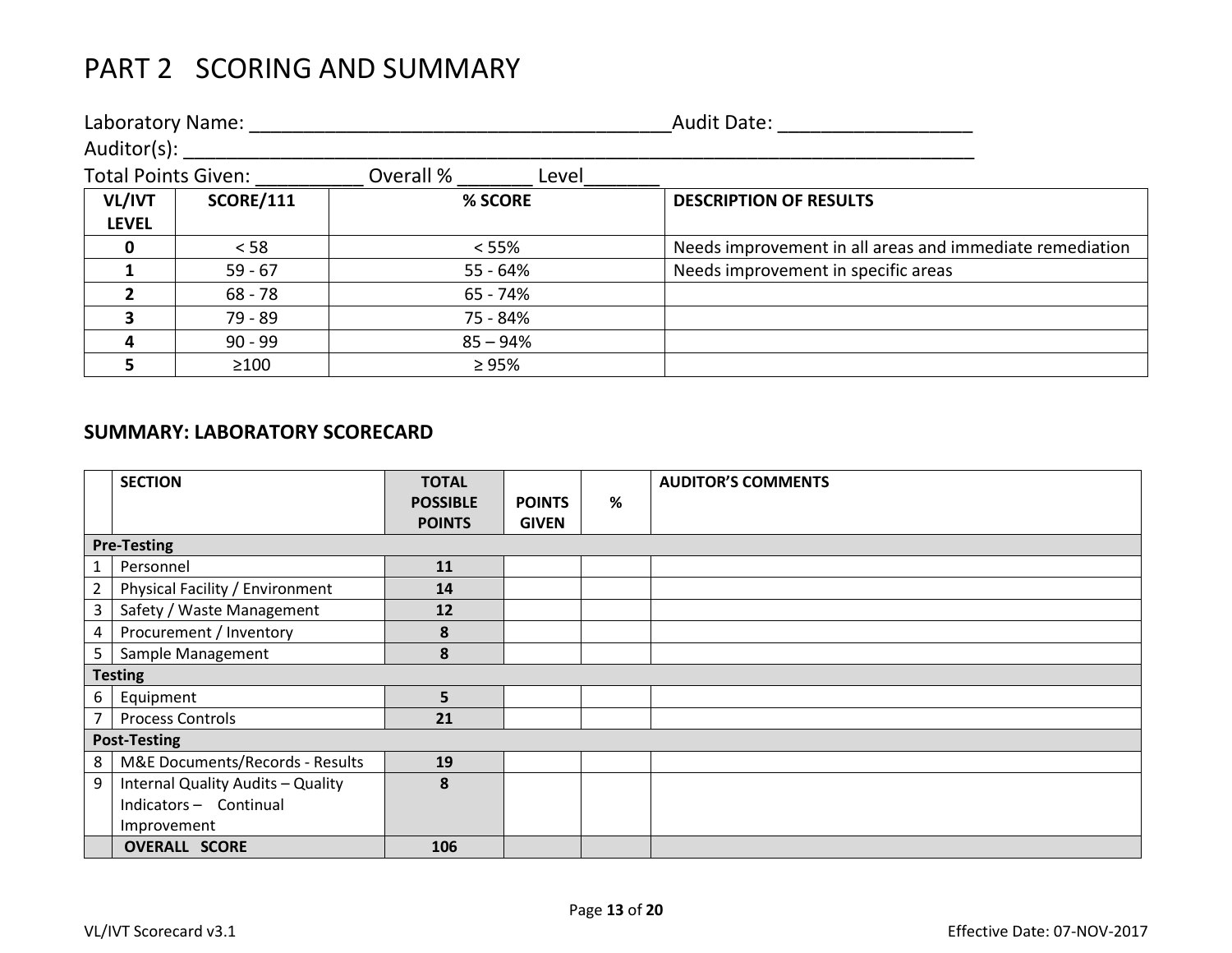## **AUDITOR'S SUMMARY REPORT FOR ASSESSING THE STEP-WISE PROCESS FOR IMPROVING THE QUALITY OF VIRAL LOAD/IVT TESTING**

|                  | <b>Section</b>                                                          | <b>Summary Comments / Recommendations</b> | <b>Timeline</b> |
|------------------|-------------------------------------------------------------------------|-------------------------------------------|-----------------|
|                  | <b>Pre-Testing</b>                                                      |                                           |                 |
| $\mathbf{1}$     | Personnel                                                               |                                           |                 |
| $\overline{2}$   | Physical Facility / Environment                                         |                                           |                 |
| $\overline{3}$   | Safety / Waste Management                                               |                                           |                 |
| $\overline{4}$   | Purchasing / Inventory                                                  |                                           |                 |
| 5                | Sample Management                                                       |                                           |                 |
|                  | <b>Testing</b>                                                          |                                           |                 |
| 6                | Equipment                                                               |                                           |                 |
| $\overline{7}$   | <b>Process Controls</b>                                                 |                                           |                 |
|                  | <b>Post-Testing</b>                                                     |                                           |                 |
| 8                | M&E Documents/Records - Results and Data<br>Management                  |                                           |                 |
| $\boldsymbol{9}$ | Internal Quality Audits - Quality Indicators -<br>Continual Improvement |                                           |                 |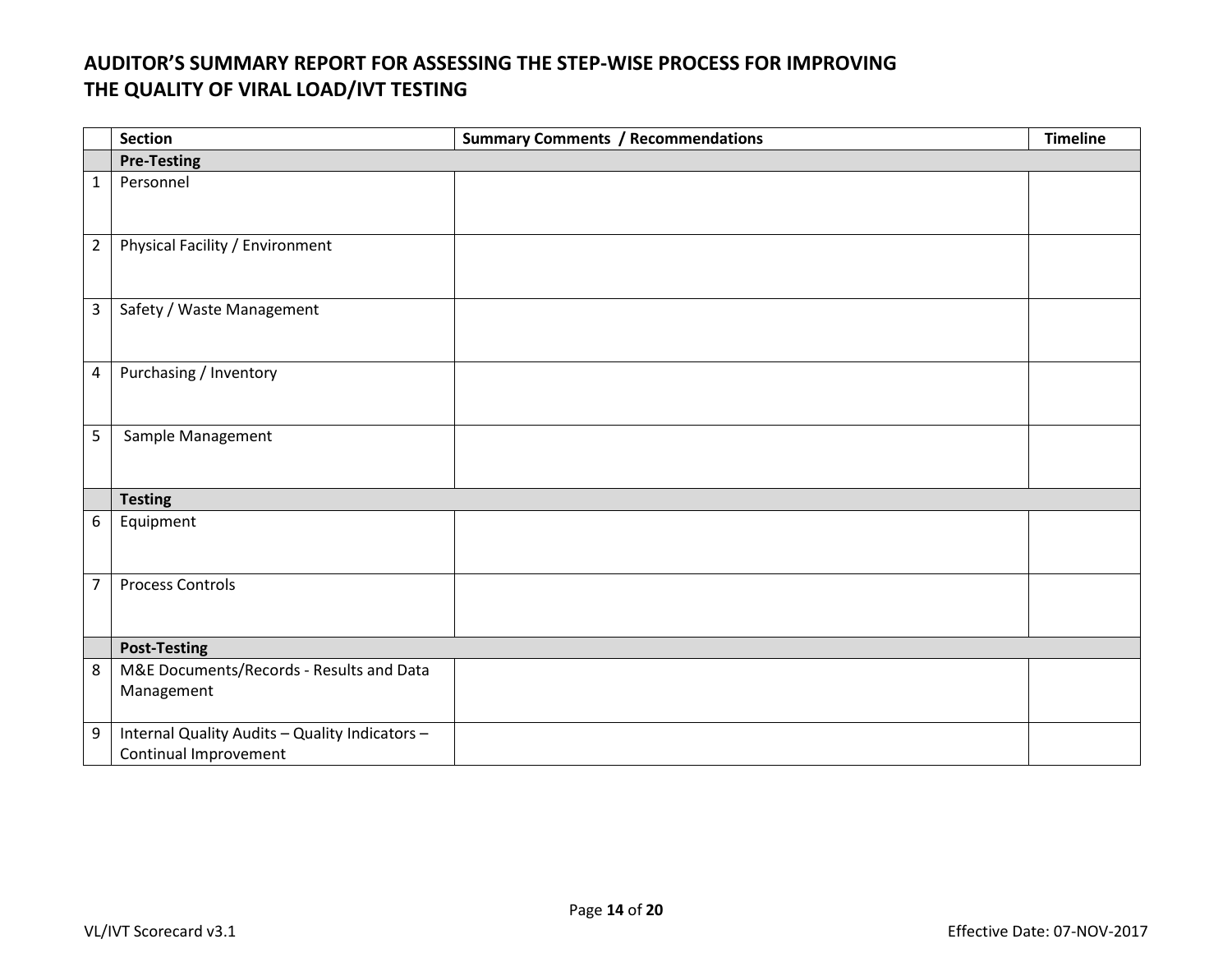## PART 3: DEBRIEF

- Review laboratory assessment findings with lab manager, quality officer and/or lab staff
- Identify and put in place remedial actions with assigned individuals or partner, and timelines

| Laboratory Name: Mannelland Management and Management and Management and Management and Management and Management and Management and Management and Management and Management and Management and Management and Management and |                                                                     |                  | <u>and the state</u> |
|--------------------------------------------------------------------------------------------------------------------------------------------------------------------------------------------------------------------------------|---------------------------------------------------------------------|------------------|----------------------|
|                                                                                                                                                                                                                                |                                                                     |                  |                      |
|                                                                                                                                                                                                                                | Total Points Given: _____________ Overall % _________ Level________ |                  |                      |
| Individual/partner present at debrief session                                                                                                                                                                                  |                                                                     |                  |                      |
|                                                                                                                                                                                                                                |                                                                     |                  |                      |
| <b>Name</b>                                                                                                                                                                                                                    | <b>Position</b>                                                     | <b>Signature</b> | <b>Date</b>          |
|                                                                                                                                                                                                                                |                                                                     |                  |                      |
| <b>Name</b>                                                                                                                                                                                                                    | <b>Position</b>                                                     | <b>Signature</b> | <b>Date</b>          |
|                                                                                                                                                                                                                                |                                                                     |                  |                      |
| <b>Name</b>                                                                                                                                                                                                                    | <b>Position</b>                                                     | <b>Signature</b> | <b>Date</b>          |
| <b>Name</b>                                                                                                                                                                                                                    | <b>Position</b>                                                     | <b>Signature</b> | Date                 |
|                                                                                                                                                                                                                                |                                                                     |                  |                      |
| <b>Name</b>                                                                                                                                                                                                                    | <b>Position</b>                                                     | Signature        | <b>Date</b>          |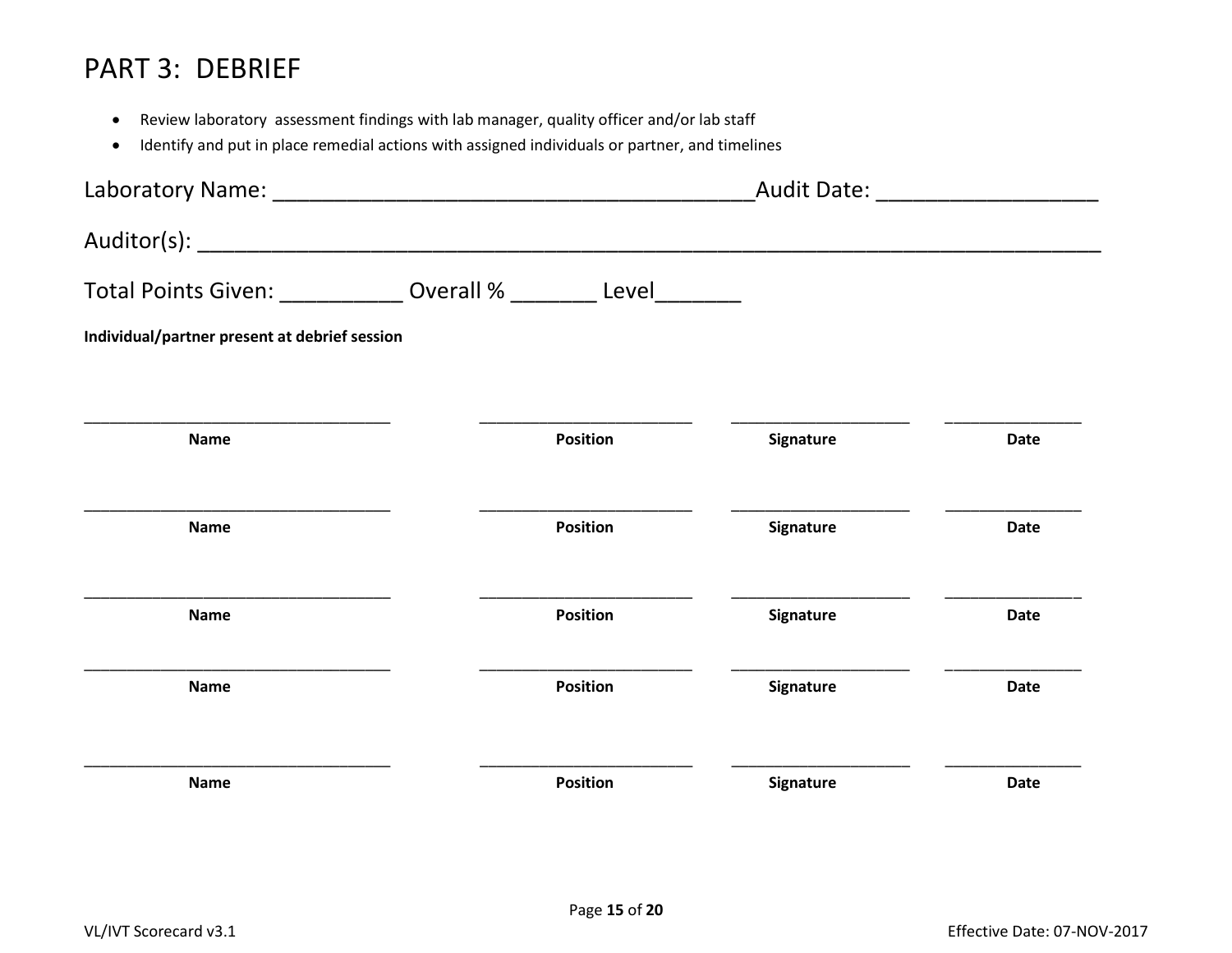## Appendix A: Quarterly Monitoring Tool

| Country:                             | Region/Province: | Citv: |
|--------------------------------------|------------------|-------|
| Laboratory Name:                     |                  |       |
| Name, title, email of POC reporting: |                  |       |

## Date (DD/MM/YYYY): \_\_\_\_\_\_\_\_\_\_\_\_\_\_\_\_\_\_\_\_\_\_ Reporting quarter: ☐ Q1 ☐ Q2 ☐ Q3 ☐ Q4

|                | Question                                                   |                         | <b>Value</b>        | <b>Comments</b> |
|----------------|------------------------------------------------------------|-------------------------|---------------------|-----------------|
| Q1             | Number of Viral Load tests reported by the<br>lab:         |                         |                     |                 |
| Q1.1           | Of the number of VL test results reported by               | $\leq$ 1,000 copies/mL: | $>1,000$ copies/mL: |                 |
|                | the lab how many were:                                     |                         |                     |                 |
|                | Gender:                                                    |                         |                     |                 |
| Q1.2           | <b>Male</b>                                                |                         |                     |                 |
| Q1.3           | Female                                                     |                         |                     |                 |
| Q1.4           | <b>Total</b>                                               |                         |                     |                 |
|                | Age:                                                       |                         |                     |                 |
| Q1.5           | $15$                                                       |                         |                     |                 |
| Q1.6           | $\geq 15$                                                  |                         |                     |                 |
| Q1.7           | <b>Total</b>                                               |                         |                     |                 |
| Q1.8           | <b>Pregnant Women:</b>                                     |                         |                     |                 |
| Q1.9           | Women that are breastfeeding:                              |                         |                     |                 |
| Q <sub>2</sub> | Is there a backlog for Viral Load testing?                 | Yes $\Box$              | No $\square$        |                 |
|                | (greater than one week testing volume)                     |                         |                     |                 |
| Q2.1           | If yes, how many samples?                                  |                         |                     |                 |
| Q <sub>3</sub> | Are there planned procurements within this<br>fiscal year? | Yes $\square$           | No $\square$        |                 |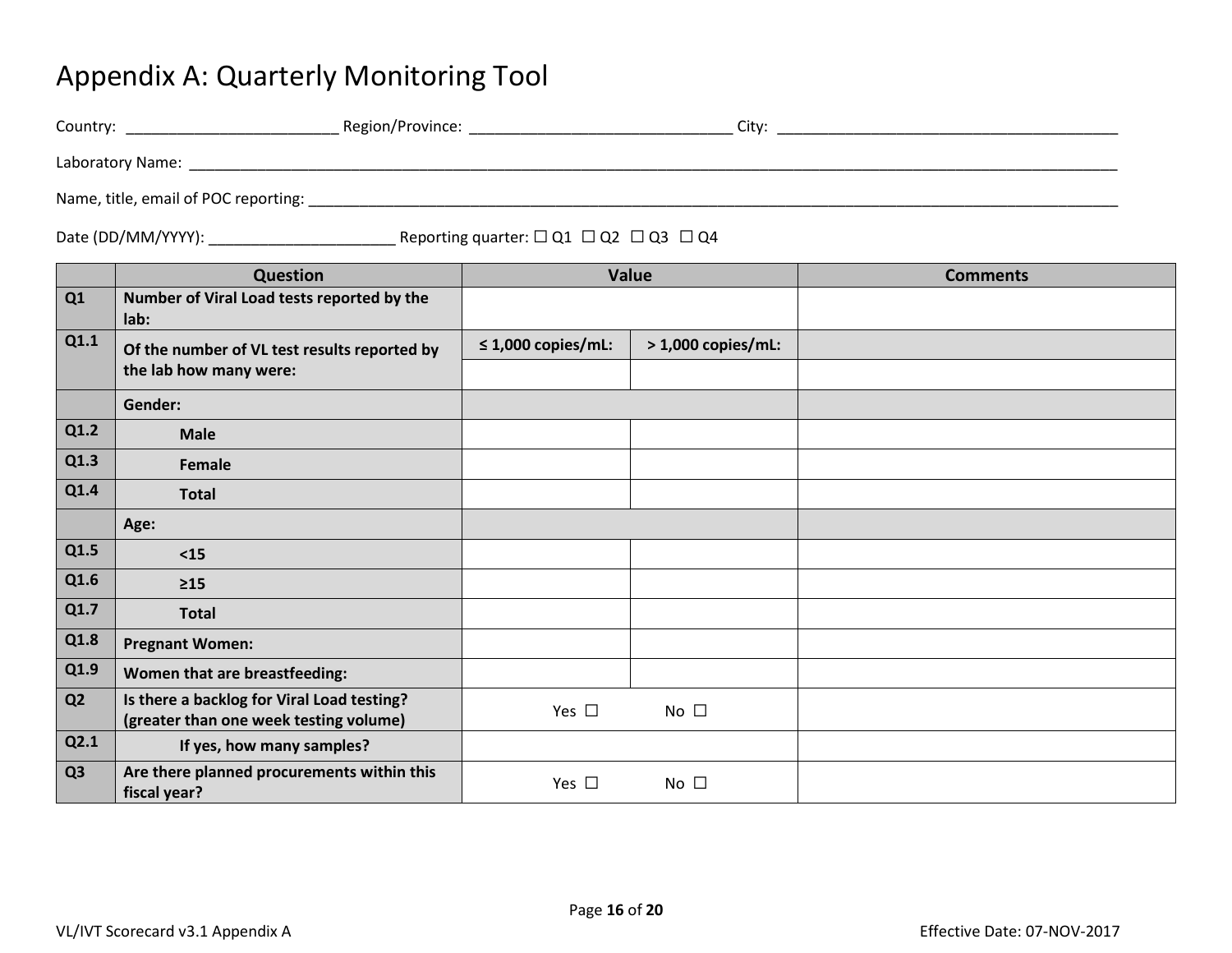| Q3.1 |                                                           | <b>Platform type:</b>                 | <b>Quantity:</b> |  |
|------|-----------------------------------------------------------|---------------------------------------|------------------|--|
|      | If yes, please list:                                      |                                       |                  |  |
|      |                                                           | <b>Planned location of placement:</b> |                  |  |
|      |                                                           |                                       |                  |  |
| Q4   | <b>Number of Early Infant Diagnosis test results</b>      |                                       |                  |  |
|      | reported by the lab:                                      |                                       |                  |  |
| Q4.1 | <b>Number of Early Infant Diagnosis tests</b>             |                                       |                  |  |
|      | with positive result:                                     |                                       |                  |  |
| Q5   | Is there a backlog for Early Infant Diagnosis<br>testing? | Yes $\square$                         | $No$ $\square$   |  |
| Q5.1 | If yes, how many samples?                                 |                                       |                  |  |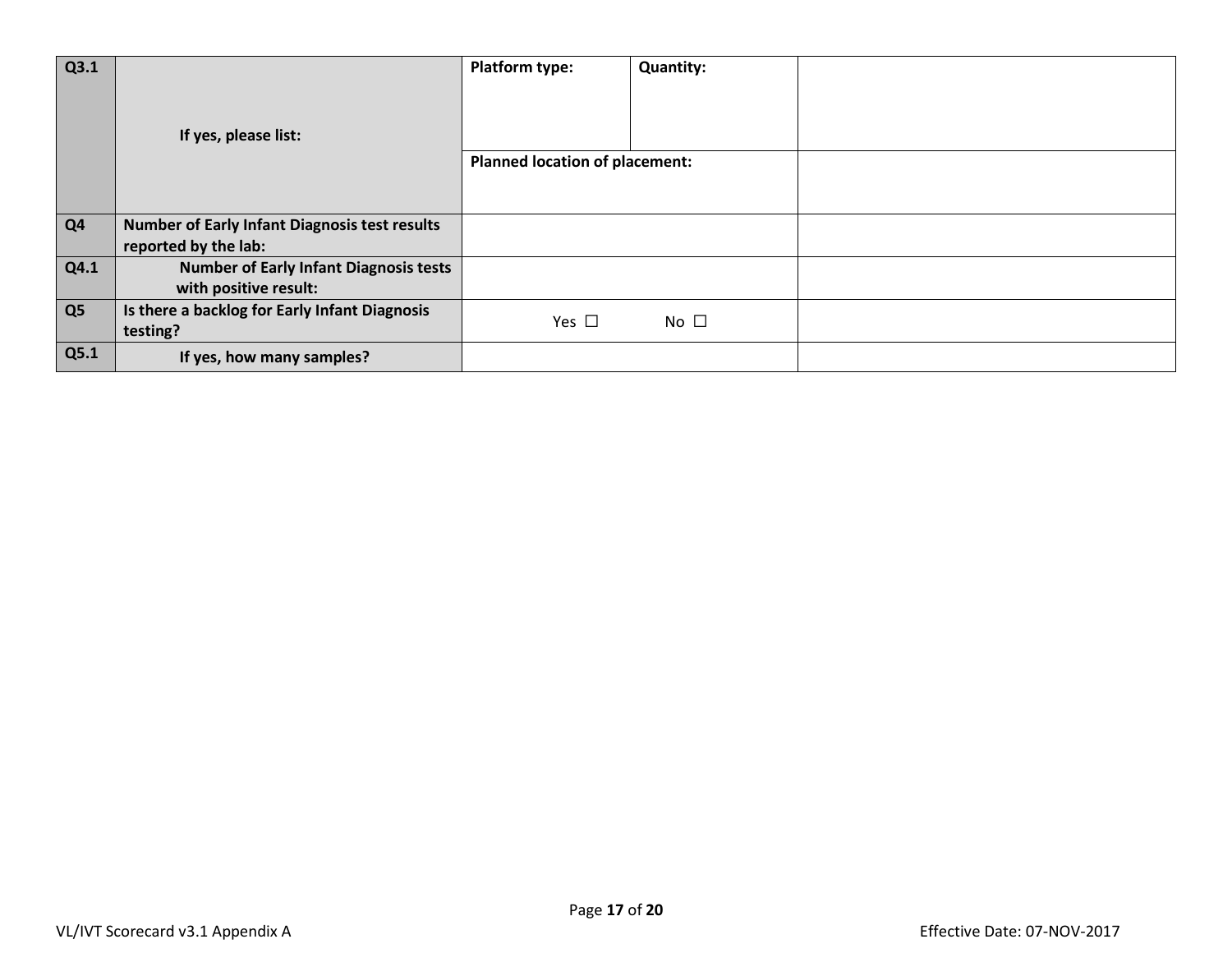# Appendix B: Pre-Inspection Checklist

Please gather the following information, in advance of your laboratories inspection.

| Identify sample type(s) utilized for VL testing:                            |                                                                        | <b>DBS</b><br>$\Box$ Plasma         |                                   |
|-----------------------------------------------------------------------------|------------------------------------------------------------------------|-------------------------------------|-----------------------------------|
| Identify sample type(s) utilized for IVT testing:                           |                                                                        | $\square$ DBS<br>$\Box$ Whole blood |                                   |
|                                                                             | Quantify the number of samples received and rejected in the past month |                                     |                                   |
| Sample type                                                                 | <b>Number received</b>                                                 |                                     | Number rejected                   |
| VL-Plasma                                                                   |                                                                        |                                     |                                   |
| $VL - DBS$                                                                  |                                                                        |                                     |                                   |
| IVT - Whole Blood                                                           |                                                                        |                                     |                                   |
| $IVT - DBS$                                                                 |                                                                        |                                     |                                   |
| What is the laboratory's current<br>testing capacity per day?               | <b>Viral Load</b>                                                      |                                     | <b>Infant Virological Testing</b> |
| How many shifts per day does the<br>lab operate?                            |                                                                        |                                     |                                   |
| How long are these shifts (in<br>hours)?                                    |                                                                        |                                     |                                   |
| How many days per week does<br>the lab operate?                             |                                                                        |                                     |                                   |
| Comments:                                                                   |                                                                        |                                     |                                   |
| In the past month:                                                          | <b>Viral Load</b>                                                      |                                     | <b>Infant Virological Testing</b> |
|                                                                             |                                                                        |                                     |                                   |
| Is there currently a testing<br>backlog (> 1 month testing<br>volume)?      | Yes $\Box$ No $\Box$                                                   |                                     | Yes $\Box$ No $\Box$              |
| If yes, how many samples?                                                   |                                                                        |                                     |                                   |
| If yes, what was the reason for<br>the backlog?                             |                                                                        |                                     |                                   |
| How many VL tests has the<br>laboratory performed?                          |                                                                        |                                     |                                   |
| How many VL results have been<br>reported?                                  |                                                                        |                                     |                                   |
| How many of these VL tests were<br>virally suppressed? (<1000 cp/ml)        |                                                                        |                                     | N/A                               |
| How many of these VL tests were<br>virally non-suppressed? (≥1000<br>cp/ml) |                                                                        |                                     |                                   |
| How many IVT tests were<br>performed?                                       |                                                                        |                                     |                                   |
| How many IVT results have been<br>reported?<br>How many IVT tests were      | N/A                                                                    |                                     |                                   |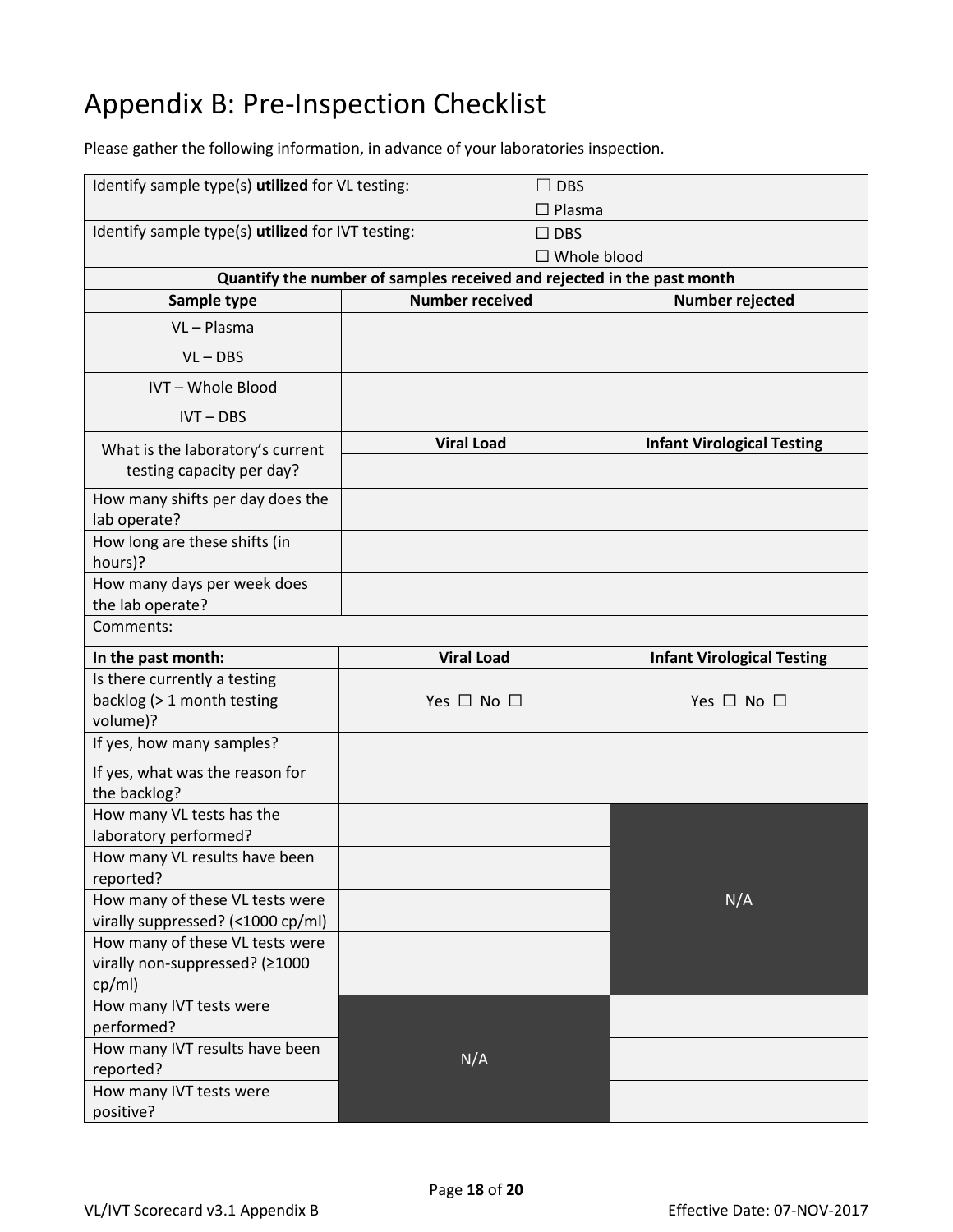|  |                     | <b>Viral Load</b> |         |         | <b>Infant Virological Testing</b> |         |         |
|--|---------------------|-------------------|---------|---------|-----------------------------------|---------|---------|
|  | Turnaround time     | Avg no.           | Min no. | Max no. | Avg no.                           | Min no. | Max no. |
|  | (TAT)               | days              | days    | days    | days                              | days    | days    |
|  | Pre-test phase      |                   |         |         |                                   |         |         |
|  | (sample collection  |                   |         |         |                                   |         |         |
|  | to sample receipt)  |                   |         |         |                                   |         |         |
|  | Pre-test to test    |                   |         |         |                                   |         |         |
|  | phase (sample       |                   |         |         |                                   |         |         |
|  | receipt to test     |                   |         |         |                                   |         |         |
|  | <i>initiation</i> ) |                   |         |         |                                   |         |         |
|  | Testing phase       |                   |         |         |                                   |         |         |
|  | (test initiation to |                   |         |         |                                   |         |         |
|  | test completion)    |                   |         |         |                                   |         |         |
|  | Post-test phase 1   |                   |         |         |                                   |         |         |
|  | (test completion    |                   |         |         |                                   |         |         |
|  | to result release)  |                   |         |         |                                   |         |         |
|  | Post-test phase 2   |                   |         |         |                                   |         |         |
|  | (test release to    |                   |         |         |                                   |         |         |
|  | clinic receipt)     |                   |         |         |                                   |         |         |

Please also have the following list of SOPs and records readily available. If the SOPs are available in an electronic format, please send them as it will decrease the amount of time needed for document review on the day of your laboratories inspection.

| No.            | <b>SOP Title</b>                                                            |  |  |  |  |  |
|----------------|-----------------------------------------------------------------------------|--|--|--|--|--|
| $\mathbf{1}$   | Comprehensive personnel training on VL/IVT testing                          |  |  |  |  |  |
| $\overline{2}$ | Personnel training on using standardized VL/IVT testing registers/log books |  |  |  |  |  |
| 3              | Sample management                                                           |  |  |  |  |  |
| 4              | Routine preventative equipment maintenance                                  |  |  |  |  |  |
| 5              | Personnel training on the QC process                                        |  |  |  |  |  |
| 6              | Safe handling and disposal of waste                                         |  |  |  |  |  |
| $\overline{7}$ | Competence assessment of lab personnel                                      |  |  |  |  |  |
| 8              | Refresh training in competency assessment                                   |  |  |  |  |  |
| 9              | Temperature monitoring for lab equipment                                    |  |  |  |  |  |
| 10             | Occurrence management in nonconforming event/corrective action              |  |  |  |  |  |
| 11             | Cleaning work areas                                                         |  |  |  |  |  |
| 12             | Personnel safety practices                                                  |  |  |  |  |  |
| 13             | Disposal for infectious and non-infectious waste                            |  |  |  |  |  |
| 14             | Management of biohazardous spills including blood                           |  |  |  |  |  |
| 15             | Management of accidental exposure including post-exposure prophylaxis       |  |  |  |  |  |
| 16             | Management of post-exposure prophylaxis                                     |  |  |  |  |  |
| 17             | Proper use of PPE throughout the VL/IVT testing                             |  |  |  |  |  |
| 18             | Management of chemical waste                                                |  |  |  |  |  |
| 19             | Proper disposal of infectious and non-infectious waste in the lab           |  |  |  |  |  |
| 20             | Procurement and management of supplies and equipment records                |  |  |  |  |  |
| 21             | Inventory control                                                           |  |  |  |  |  |